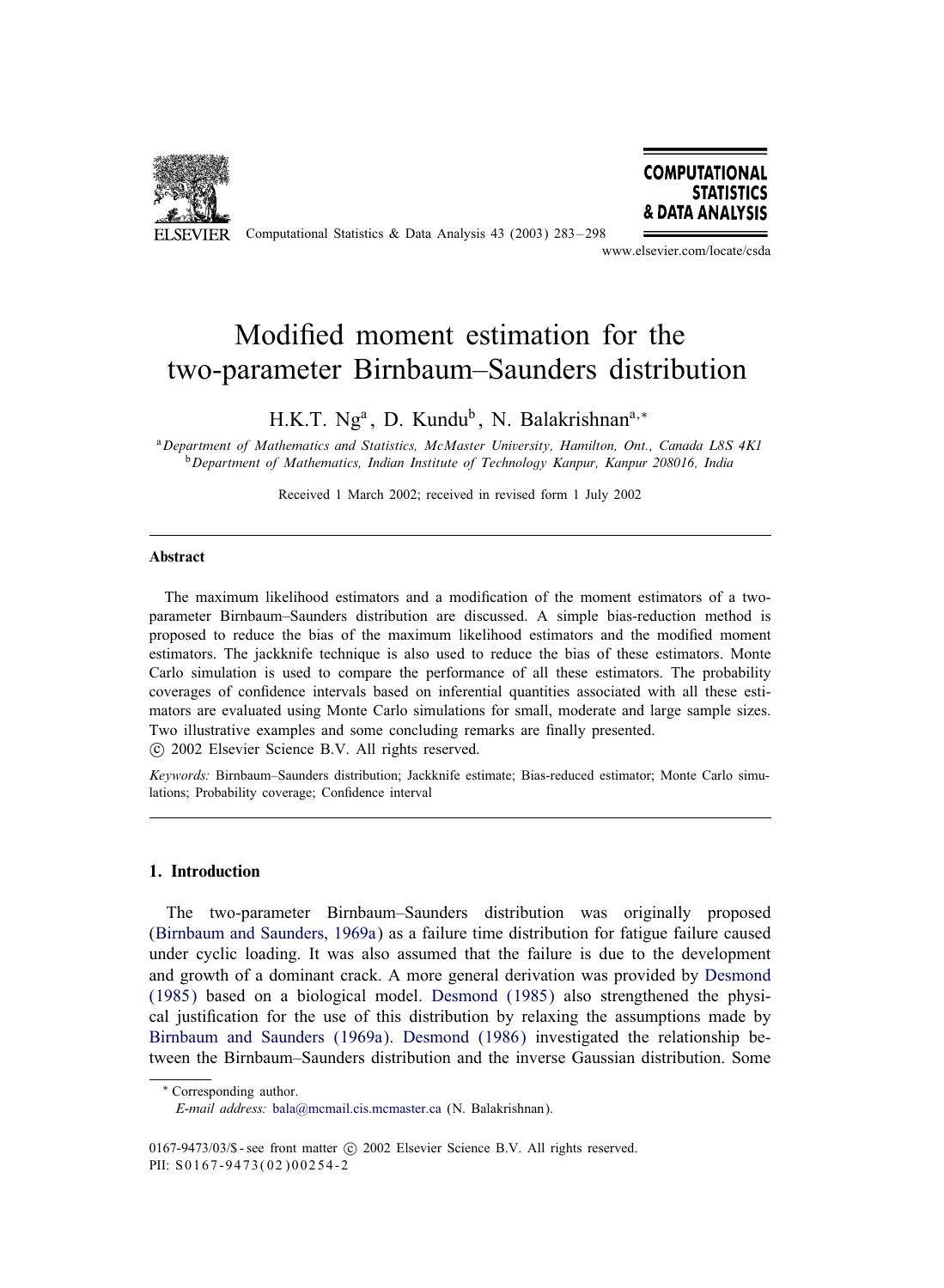<span id="page-1-0"></span>recent works on Birnbaum–Saunders distribution can be found in [Chang and Tang](#page-15-0) [\(1993, 1994\),](#page-15-0) [Dupuis and Mills \(1998\)](#page-15-0) and [Rieck \(1995, 1999\),](#page-15-0) and a review of these developments can be found in [Johnson et al. \(1995\).](#page-15-0)

The cumulative distribution function (CDF) of a two-parameter Birnbaum–Saunders random variable  $T$  can be written as

$$
F_T(t; \alpha, \beta) = \Phi\left[\frac{1}{\alpha} \left\{ \left(\frac{t}{\beta}\right)^{1/2} - \left(\frac{\beta}{t}\right)^{1/2} \right\} \right], \quad 0 < t < \infty, \quad \alpha, \beta > 0,
$$
 (1)

where  $\Phi(\cdot)$  is the standard normal CDF. The parameters  $\alpha$  and  $\beta$  are the shape and the scale parameters, respectively. It is known that the density function of the Birnbaum– Saunders distribution is unimodal and although the hazard rate is not an increasing function of t but the average hazard rate is nearly a non-decreasing function of  $t$ [\(Mann et al., 1974,](#page-15-0) p. 155). The maximum likelihood estimators (MLEs) were discussed originally by [Birnbaum and Saunders \(1969b\)](#page-15-0) and their asymptotic distributions were obtained by [Engelhardt et al. \(1981\).](#page-15-0)

Although the MLEs have several optimal properties, one still needs to solve a non-linear equation in  $\beta$  to obtain the solution; for this purpose, [Birnbaum and Saunders](#page-15-0) [\(1969b\)](#page-15-0) suggested some iterative schemes to solve the required non-linear equation. Also, the exact distribution of the MLEs are not available. Therefore, for constructing confidence intervals of the unknown parameters  $\alpha$  and  $\beta$ , the asymptotic distributions of the MLEs need to be used. However, it is not known how these asymptotic confidence intervals behave in the case of small sample sizes. Moreover, the conventional moment estimators also have a difficulty in that they may not always exist and even if they do, they may not be unique.

For this reason, modified moment estimators (MMEs) for  $\alpha$  and  $\beta$  are first proposed. The MMEs are very easy to compute and they have explicit expressions in terms of the sample observations. Unlike the moment estimators, MMEs always exist uniquely. The asymptotic distributions of the MMEs are derived which are then used to construct con fidence intervals for the unknown parameters. The performance of all these estimators is evaluated through simulations. Even though the MLEs and MMEs are asymptotically unbiased, these simulation results reveal that they are highly biased in case of small sample sizes. A simple bias correction technique is proposed which performs quite well even for small sample sizes. Jackknife procedure is also used to reduce the bias of the MLEs and MMEs and is shown to work very well in this case; but, this procedure becomes computationally quite involved in case of large sample sizes.

### 2. The Birnbaum-Saunders distribution

The CDF of a two-parameter Birnbaum–Saunders random variable  $T$  is given by  $(1)$ and the corresponding probability density function (PDF) is

$$
f_T(t; \alpha, \beta) = \frac{1}{2\sqrt{2\pi}\alpha\beta} \left[ \left(\frac{\beta}{t}\right)^{1/2} + \left(\frac{\beta}{t}\right)^{3/2} \right] \exp\left[ -\frac{1}{2\alpha^2} \left(\frac{t}{\beta} + \frac{\beta}{t} - 2\right) \right],
$$
  

$$
t > 0, \alpha, \beta > 0.
$$
 (2)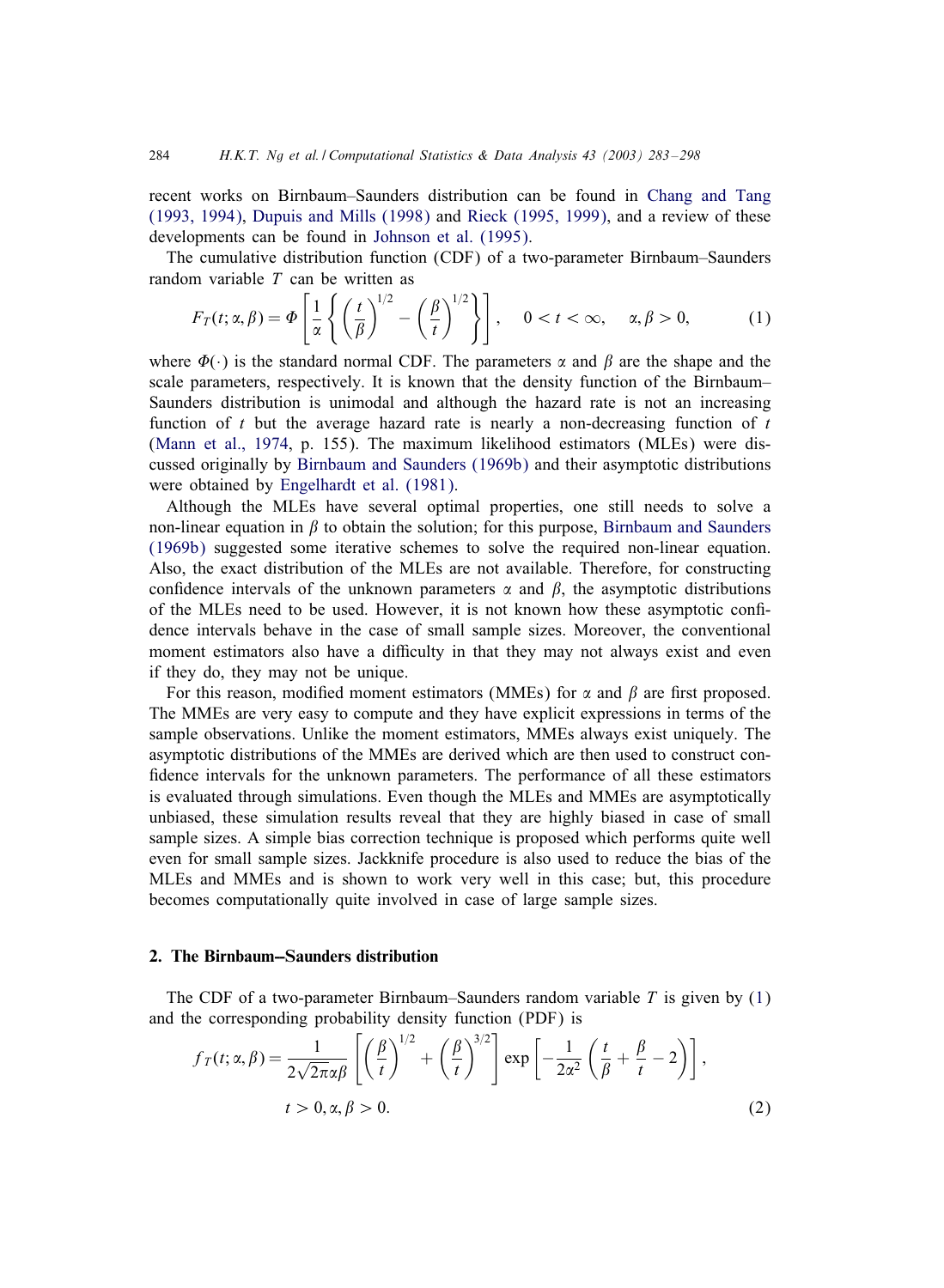<span id="page-2-0"></span>Consider the following monotone transformation:

$$
X = \frac{1}{2} \left[ \left( \frac{T}{\beta} \right)^{1/2} - \left( \frac{T}{\beta} \right)^{-1/2} \right]
$$

or

$$
T = \beta(1 + 2X^2 + 2X(1 + X^2)^{1/2});
$$

then, from  $(1)$ , we have X to be a normally distributed with mean zero and variance  $\frac{1}{4}\alpha^2$ . Using the above transformation, the expected value, variance, and coefficients of skewness and kurtosis can be easily obtained as

$$
E(T) = \beta(1 + \frac{1}{2}\alpha^2),
$$
\n(3)

$$
Var(T) = (\alpha \beta)^2 (1 + \frac{5}{4} \alpha^2),
$$
\n(4)

$$
\beta_1(T) = \frac{16\alpha^2(11\alpha^2 + 6)}{(5\alpha^2 + 4)^3},\tag{5}
$$

$$
\beta_2(T) = 3 + \frac{6\alpha^2(93\alpha^2 + 41)}{(5\alpha^2 + 4)^2}.
$$
\n(6)

Moreover, if T has a Birnbaum–Saunders distribution with parameters  $\alpha$  and  $\beta$ , then  $T^{-1}$  also has a Birnbaum–Saunders distribution with the corresponding parameters  $\alpha$ and  $\beta^{-1}$ , respectively [\(Birnbaum and Saunders, 1969a\)](#page-15-0). Therefore, we also readily have

$$
E(T^{-1}) = \beta^{-1}(1 + \frac{1}{2}\alpha^2)
$$
\n(7)

and

$$
Var(T^{-1}) = \alpha^2 \beta^{-2} (1 + \frac{5}{4} \alpha^2).
$$
 (8)

### 3. Maximum likelihood estimators

Let  $\{t_1, t_2, \ldots, t_n\}$  be a random sample of size *n* from the Birnbaum–Saunders distribution with the PDF as given in [\(2\)](#page-1-0). The sample arithmetic and harmonic means are defined by

$$
s = \frac{1}{n} \sum_{i=1}^{n} t_i, \qquad r = \left[ \frac{1}{n} \sum_{i=1}^{n} t_i^{-1} \right]^{-1}.
$$

Let us further define the harmonic mean function  $K$  by

$$
K(x) = \left[\frac{1}{n}\sum_{i=1}^{n} (x + t_i)^{-1}\right]^{-1} \quad \text{for } x \geq 0,
$$

so that  $r \equiv K(0)$ .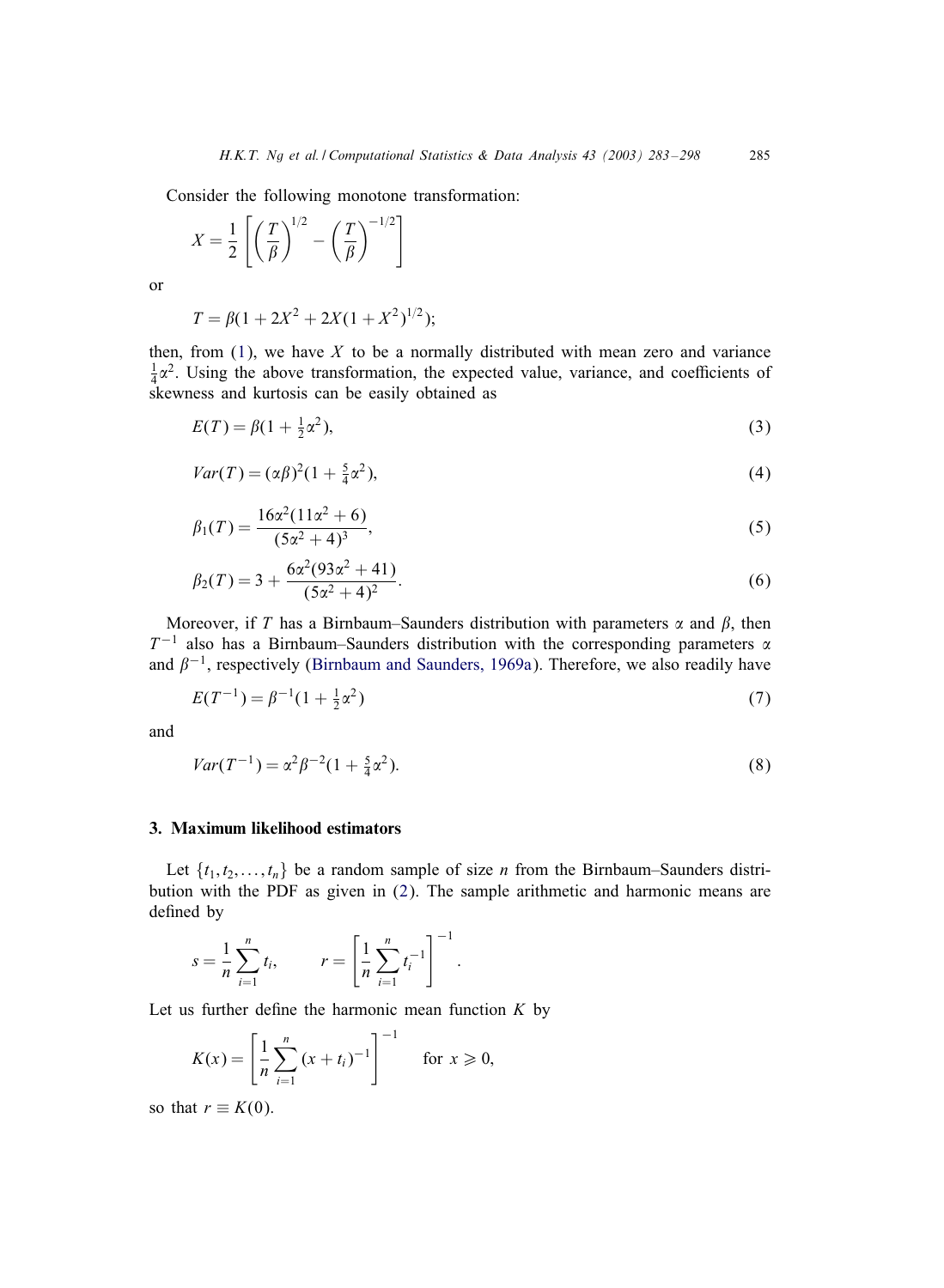The MLE of  $\beta$  (denoted by  $\hat{\beta}$ ) can be obtained as the unique positive root of the equation

$$
\beta^2 - \beta[2r + K(\beta)] + r[s + K(\beta)] = 0.
$$
\n(9)

Once  $\hat{\beta}$  is obtained as a solution of (9), the MLE of  $\alpha$  (denoted by  $\hat{\alpha}$ ) can be obtained explicitly as

$$
\hat{\alpha} = \left[\frac{s}{\hat{\beta}} + \frac{\hat{\beta}}{r} - 2\right]^{1/2}.
$$

Since (9) is a non-linear equation in  $\beta$ , one needs to use an iterative procedure to solve for  $\hat{\beta}$ . [Birnbaum and Saunders \(1969b\)](#page-15-0) proposed two iterative procedures (one simple and one complicated) to compute  $\beta$ , but noted that the simple one works very well for small  $\alpha$  ( $\langle \frac{1}{2} \rangle$  but may not work at all for large  $\alpha$  ( $>$  2). The complicated one also does not work in certain range of the sample space. In this paper, Newton–Raphson method is used for the computation of the MLEs.

[Engelhardt et al. \(1981\)](#page-15-0) showed that the asymptotic joint distribution of  $\hat{\alpha}$  and  $\hat{\beta}$  is bivariate normal and is given by

$$
\begin{pmatrix} \hat{\alpha} \\ \hat{\beta} \end{pmatrix} \sim N \left[ \begin{pmatrix} \alpha \\ \beta \end{pmatrix}, \begin{pmatrix} \frac{\alpha^2}{2n} & 0 \\ 0 & \frac{\beta^2}{n[0.25 + \alpha^{-2} + I(\alpha)]} \end{pmatrix} \right],
$$
\n(10)

where

$$
I(\alpha) = 2 \int_0^{\infty} \{ [1 + g(\alpha x)]^{-1} - 0.5 \}^2 d\Phi(x),
$$
  

$$
g(y) = 1 + \frac{y^2}{2} + y \left( 1 + \frac{y^2}{4} \right)^{1/2}.
$$

It is interesting to observe that  $\hat{\alpha}$  and  $\hat{\beta}$  are asymptotically independent of each other. The asymptotic confidence interval of  $\alpha$  can be easily obtained from (10). Moreover, the asymptotic confidence interval of  $\beta$ , for a given  $\alpha$ , can also be obtained from (10).

#### 4. Modified moment estimators

For the usual moment estimators in a two-parameter case, the first and second population moments are equated with the corresponding sample moments. In this case, the sample mean and the sample variance can be equated to the right-hand sides of [\(3\)](#page-2-0) and [\(4\)](#page-2-0), respectively, and the corresponding moment estimators of  $\alpha$  and  $\beta$  can then be obtained as solutions of  $\alpha$  and  $\beta$  to these equations. It can be easily seen from these equations that if the sample coefficient of variation is greater than  $\sqrt{5}$ , then the moment estimators do not exist. If the sample coefficient of variation is less than  $\sqrt{5}$ , the moment estimators exist; however, the moment estimator of  $\beta$  may not be unique.

Instead of using  $(3)$  and  $(4)$ , we propose to use  $(3)$  and  $(7)$  and equate them with the corresponding sample estimates to obtain the MMEs. In this case, we have the

<span id="page-3-0"></span>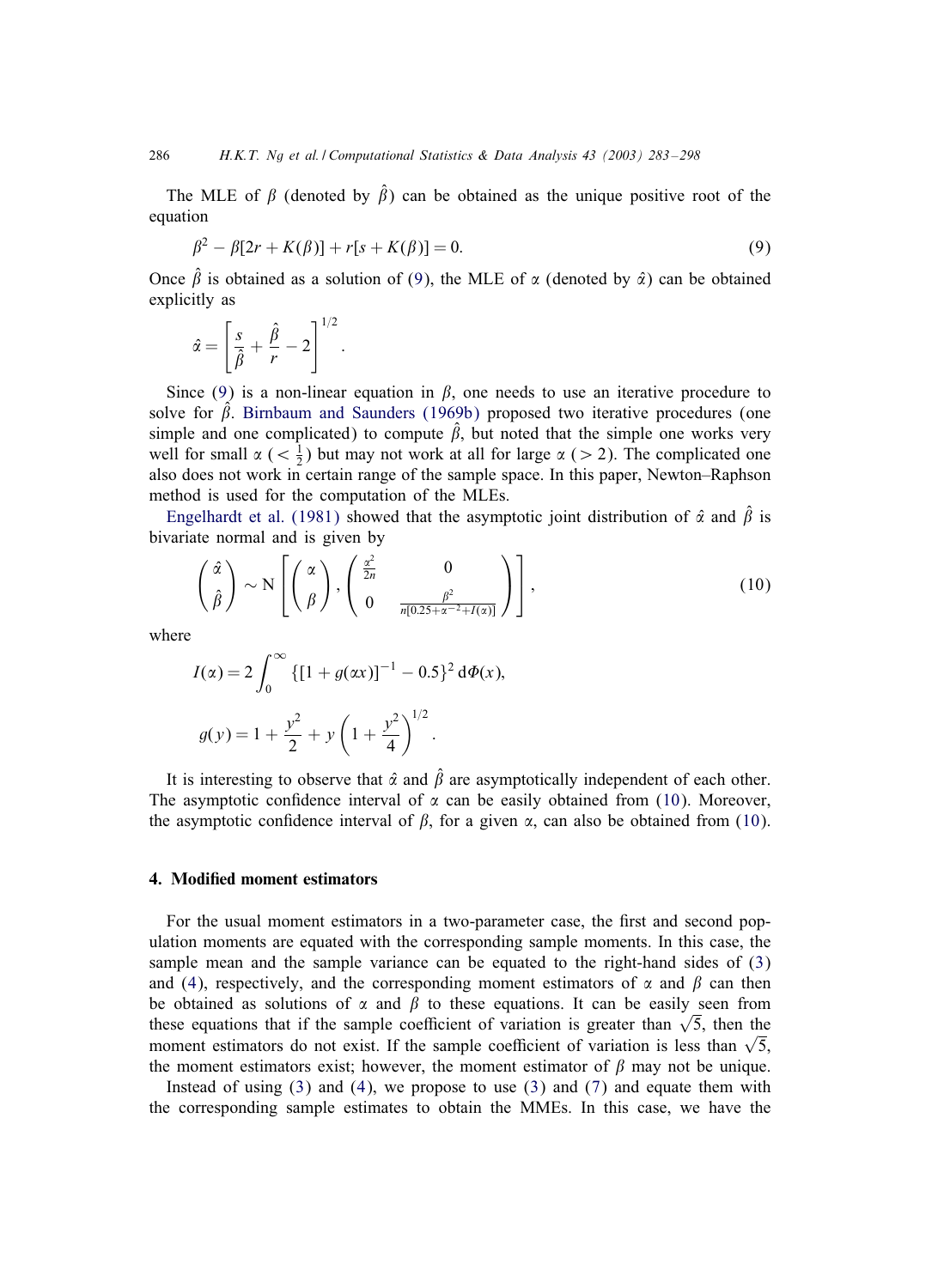<span id="page-4-0"></span>following two moment equations:

$$
s = \beta \left(1 + \frac{1}{2}\alpha^2\right),\tag{11}
$$

$$
r^{-1} = \beta^{-1}(1 + \frac{1}{2}\alpha^2). \tag{12}
$$

Solving Eqs. (11) and (12) for  $\alpha$  and  $\beta$ , we obtain the MMEs for  $\alpha$  and  $\beta$  denoted by  $\tilde{\alpha}$  and  $\tilde{\beta}$  as

$$
\tilde{\alpha} = \left\{ 2 \left[ \left( \frac{s}{r} \right)^{1/2} - 1 \right] \right\}^{1/2},
$$
  

$$
\tilde{\beta} = (sr)^{1/2}.
$$

The asymptotic joint distribution of  $\tilde{\alpha}$  and  $\tilde{\beta}$  is bivariate normal and is given by

$$
\left(\frac{\tilde{\alpha}}{\tilde{\beta}}\right) \sim N\left[\left(\frac{\alpha}{\beta}\right), \left(\begin{array}{cc} \frac{\alpha^2}{2n} & 0\\ 0 & \frac{(\alpha\beta)^2}{n} \left(\frac{1+\frac{3}{4}\alpha^2}{(1+\frac{1}{2}\alpha^2)^2}\right)\end{array}\right)\right].
$$
\n(13)

The proof of this result is presented in the appendix. Note that the MMEs  $\tilde{\alpha}$  and  $\tilde{\beta}$  are also asymptotically independent of each other, just as in the case of the MLEs.

## 5. Bias-reduced estimators

Based on the results of an extensive Monte Carlo simulation study, we observed that the MLEs and the MMEs performed very similarly in terms of both bias and mean square error, especially for small values of  $\alpha$ . Upon inspecting the pattern of the bias of the MLEs and MMEs, we observed that

$$
Bias(\hat{\alpha}) \approx Bias(\tilde{\alpha}) \approx -\frac{\alpha}{n},
$$
  

$$
Bias(\hat{\beta}) \approx Bias(\tilde{\beta}) \approx \frac{\alpha^2}{4n}.
$$

Then, by employing a standard bias reduction method, we can simply construct almost unbiased maximum likelihood estimators (UMLEs, denoted by  $\hat{\alpha}^*$  and  $\hat{\beta}^*$ ) and almost unbiased modified moment estimators (UMMEs, denoted by  $\tilde{\alpha}^*$  and  $\tilde{\beta}^*$ ) of  $\alpha$  and  $\beta$ . These bias-reduced estimators are given by

$$
\hat{\alpha}^* = \left(\frac{n}{n-1}\right)\hat{\alpha}, \quad \hat{\beta}^* = \left(1 + \frac{\alpha^2}{4n}\right)^{-1}\hat{\beta} \approx \left(1 + \frac{\hat{\alpha}^{*2}}{4n}\right)^{-1}\hat{\beta},\tag{14}
$$

$$
\tilde{\alpha}^* = \left(\frac{n}{n-1}\right)\tilde{\alpha}, \quad \tilde{\beta}^* = \left(1 + \frac{\alpha^2}{4n}\right)^{-1}\tilde{\beta} \approx \left(1 + \frac{\tilde{\alpha}^{*2}}{4n}\right)^{-1}\tilde{\beta}.
$$
 (15)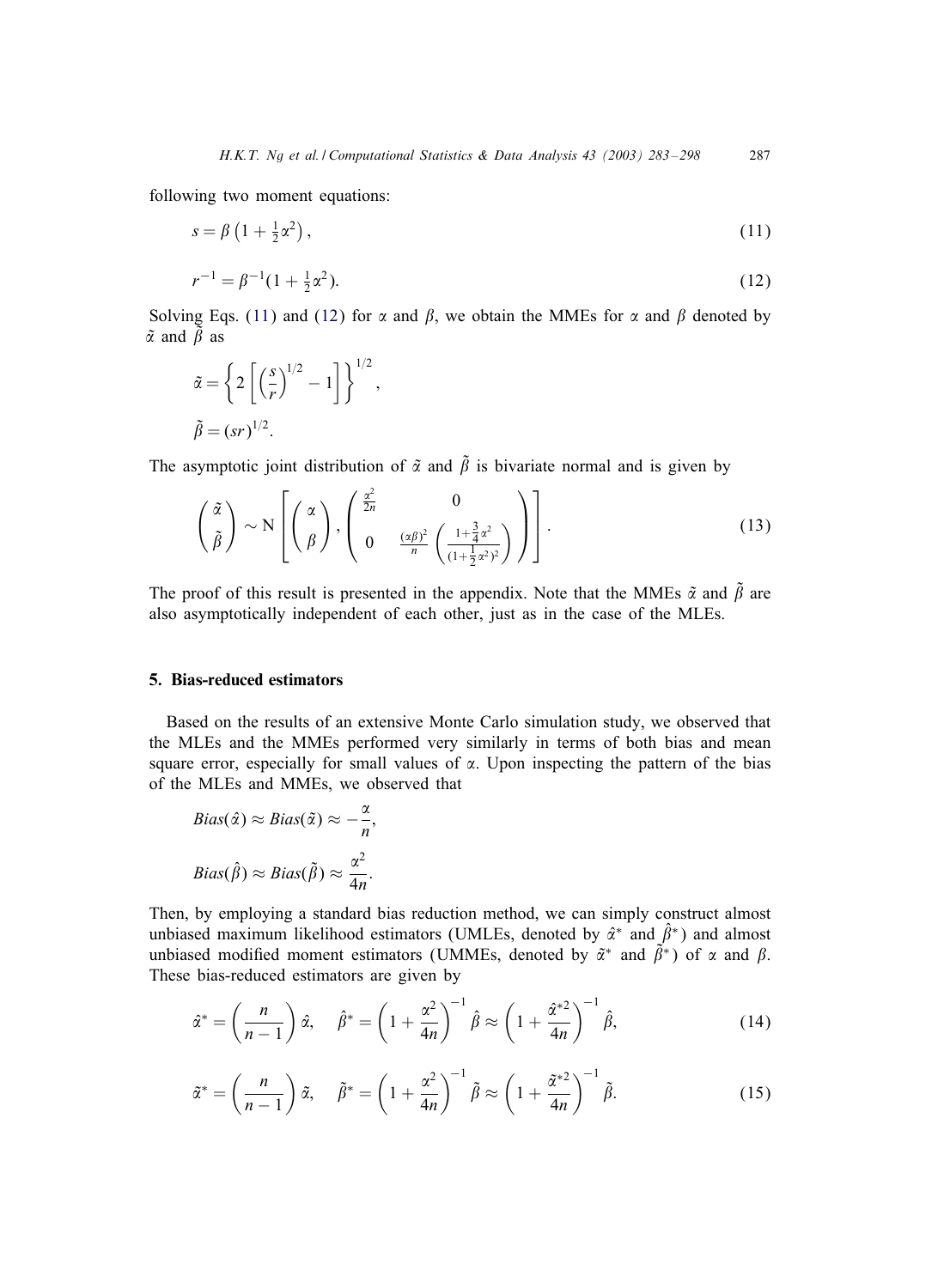From the distributional results presented in [\(10\)](#page-3-0), we readily have the asymptotic joint distribution of  $\hat{\alpha}^*$  and  $\hat{\beta}^*$  to be bivariate normal and is given by

$$
\begin{pmatrix} \hat{\alpha}^* \\ \hat{\beta}^* \end{pmatrix} \sim N \left[ \begin{pmatrix} \alpha \\ \beta \end{pmatrix}, \begin{pmatrix} \frac{n\alpha^2}{2(n-1)^2} & 0 \\ 0 & \frac{16n\beta^2}{(4n+\alpha^2)^2[0.25+\alpha^{-2}+I(\alpha)]} \end{pmatrix} \right];
$$
(16)

similarly, from [\(13\)](#page-4-0), the asymptotic joint distribution of  $\tilde{\alpha}^*$  and  $\tilde{\beta}^*$  is bivariate normal and is given by

$$
\begin{pmatrix} \tilde{\alpha}^* \\ \tilde{\beta}^* \end{pmatrix} \sim N \left[ \begin{pmatrix} \alpha \\ \beta \end{pmatrix}, \begin{pmatrix} \frac{n\alpha^2}{2(n-1)^2} & 0 \\ 0 & \frac{16n(\alpha\beta)^2}{(4n+\alpha^2)^2} \left( \frac{1+\frac{3}{4}\alpha^2}{(1+\frac{1}{2}\alpha^2)^2} \right) \end{pmatrix} \right].
$$
 (17)

#### 6. Jackknife estimators

Jackknifing is based on sequentially deleting one sample point  $t_i$  and recomputing the MLEs and MMEs from the reduced sample of size  $n - 1$ . We remove the point  $t_i$ from the data set, and then recompute  $r$  and  $s$  and also the function  $K$  as

$$
s_{(j)} = \frac{1}{n-1} \sum_{\substack{i=1 \ i \neq j}}^n t_i = \frac{ns - t_j}{n-1},
$$
  

$$
r_{(j)} = \left[ \frac{1}{n-1} \sum_{\substack{i=1 \ i \neq j}}^n t_i^{-1} \right]^{-1} = \frac{nr - t_j^{-1}}{n-1},
$$
  

$$
K_{(j)}(x) = \left[ \frac{1}{n-1} \sum_{\substack{i=1 \ i \neq j}}^n (x + t_i)^{-1} \right]^{-1} = \frac{nK(x) - (x + t_j)^{-1}}{n-1}.
$$

Then, we obtain  $\hat{\beta}_{(j)}$  as the unique positive root of the equation

$$
\beta^{2} - \beta[2r_{(j)} + K_{(j)}(\beta)] + r_{(j)}[s_{(j)} + K_{(j)}(\beta)] = 0
$$

and

$$
\hat{\alpha}_{(j)} = \left[\frac{s_{(j)}}{\hat{\beta}_{(j)}} + \frac{\hat{\beta}_{(j)}}{r_{(j)}} - 2\right]^{1/2};
$$

Similarly, we find

$$
\tilde{\alpha}_{(j)} = \left\{ 2 \left[ \left( \frac{s_{(j)}}{r_{(j)}} \right)^{1/2} - 1 \right] \right\}^{1/2},
$$
  

$$
\tilde{\beta}_{(j)} = (s_{(j)}r_{(j)})^{1/2}.
$$

<span id="page-5-0"></span>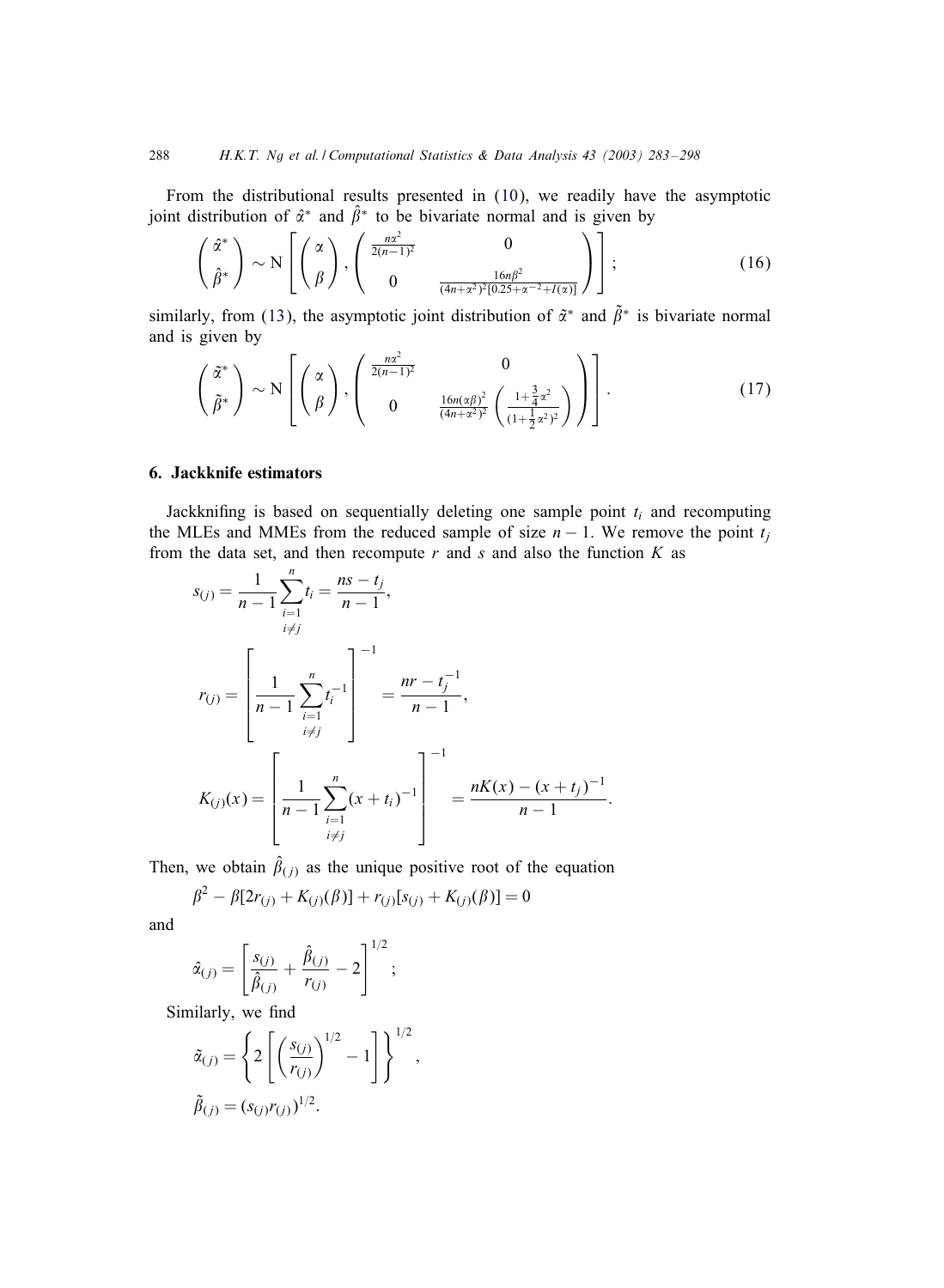Let us now define

$$
\hat{\alpha}_{(\cdot)} = \frac{1}{n} \sum_{j=1}^{n} \hat{\alpha}_{(j)}, \qquad \hat{\beta}_{(\cdot)} = \frac{1}{n} \sum_{j=1}^{n} \hat{\beta}_{(j)},
$$

$$
\tilde{\alpha}_{(\cdot)} = \frac{1}{n} \sum_{j=1}^{n} \tilde{\alpha}_{(j)}, \qquad \tilde{\beta}_{(\cdot)} = \frac{1}{n} \sum_{j=1}^{n} \tilde{\beta}_{(j)}.
$$

Then, the bias-corrected jackknife maximum likelihood estimates (JMLEs) of  $\alpha$  and  $\beta$ (see, for example, [Efron, 1982\)](#page-15-0) are given by

$$
\hat{\alpha}_J = n\hat{\alpha} - (n-1)\hat{\alpha}_{(\cdot)},
$$
  

$$
\hat{\beta}_J = n\hat{\beta} - (n-1)\hat{\beta}_{(\cdot)};
$$

similarly, the bias-corrected jackknife modified moment estimates (JMMEs) of  $\alpha$  and  $\beta$  are given by

$$
\tilde{\alpha}_J = n\tilde{\alpha} - (n-1)\tilde{\alpha}_{(\cdot)},
$$
  

$$
\tilde{\beta}_J = n\tilde{\beta} - (n-1)\tilde{\beta}_{(\cdot)}.
$$

### 7. Monte Carlo simulation results

In order to compare the performance of all the above estimators, we performed a simulation study for different sample sizes and for different parameter values. We took the sample size as  $n=5$ , 10, 20, 50, 100, and the shape parameter as  $\alpha = 0.10, 0.25, 0.50, 1.00$ , 2.00. Since  $\beta$  is the scale parameter,  $\beta$  was kept fixed at 1.0, without loss of any generality. Of course, the values of bias and standard deviation of estimates of  $\beta$  simply need to be multiplied by  $\beta$  (if it is different from 1) while the bias and standard deviation of estimates of  $\alpha$  will not be affected. All the results were based on 10,000 Monte Carlo runs. We computed the MLE, MME, UMLE, UMME, JMLE and JMME for each run, and then computed the average estimates and the standard deviations over the 10,000 runs for all these estimators. The results so obtained are reported in Tables [1](#page-7-0) and [2.](#page-8-0)

We also computed the  $90\%$  and  $95\%$  probability coverages of confidence intervals based on inferential quantities associated with all these estimators using the asymptotic distributions given earlier. Specifically, the  $100(1 - \gamma)\%$  confidence intervals for  $\alpha$  and  $\beta$  based on the MLEs and UMLEs are given by

$$
\[\hat{\alpha}\left(\frac{z_{\gamma/2}}{\sqrt{2n}}+1\right)^{-1}, \hat{\alpha}\left(\frac{z_{1-\gamma/2}}{\sqrt{2n}}+1\right)^{-1}\],\]
$$
\n
$$
\left[\hat{\beta}\left(\frac{z_{\gamma/2}}{\sqrt{nh_1(\hat{\alpha})}}+1\right)^{-1}, \hat{\beta}\left(\frac{z_{1-\gamma/2}}{\sqrt{nh_1(\hat{\alpha})}}+1\right)^{-1}\right],\]
$$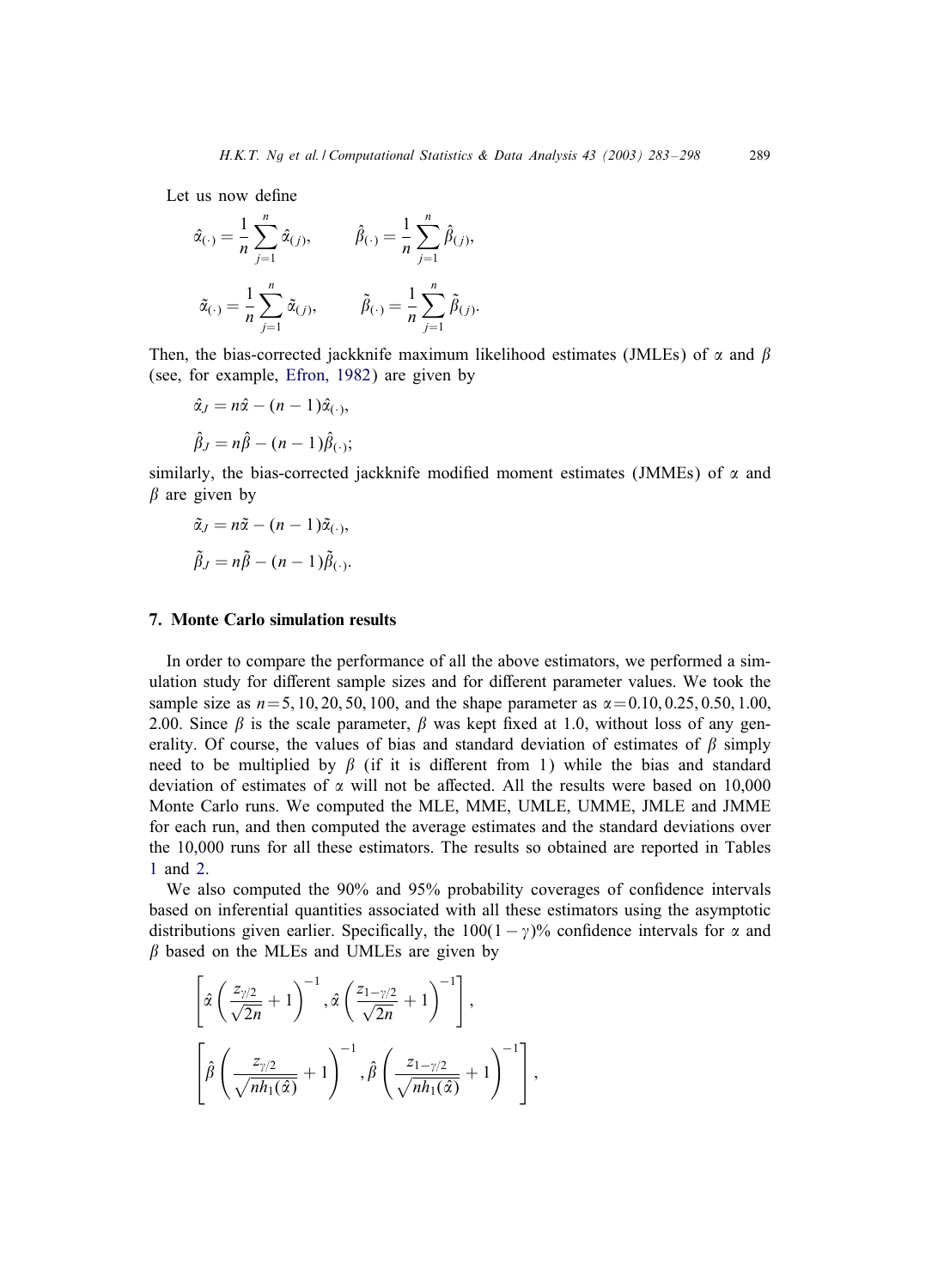| Table           |                                                 | Means of estimates based                                  |                            | on Monte Carlo simulation ( $\beta = 1.0$ )                         |                                                           |                                                |                                                                     |                                                                        |                                                                                         |                                                                                        |                                                                                         |                            |                                      |
|-----------------|-------------------------------------------------|-----------------------------------------------------------|----------------------------|---------------------------------------------------------------------|-----------------------------------------------------------|------------------------------------------------|---------------------------------------------------------------------|------------------------------------------------------------------------|-----------------------------------------------------------------------------------------|----------------------------------------------------------------------------------------|-----------------------------------------------------------------------------------------|----------------------------|--------------------------------------|
| z               | 2                                               | $\ddot{\mathbf{0}}$<br>Estima                             | of $\alpha$                |                                                                     |                                                           |                                                |                                                                     | Estimate of $\beta$                                                    |                                                                                         |                                                                                        |                                                                                         |                            |                                      |
|                 |                                                 | <b>MLE</b>                                                | <b>MME</b>                 | <b>UMLE</b>                                                         | <b>UMME</b>                                               | <b>JMLE</b>                                    | <b>JMME</b>                                                         | <b>MLE</b>                                                             | <b>MME</b>                                                                              | <b>UMLE</b>                                                                            | <b>UMME</b>                                                                             | <b>JMLE</b>                | <b>JMME</b>                          |
| 5               |                                                 |                                                           | 0.0842                     |                                                                     | 0.1053                                                    |                                                | 0.1015                                                              | .0007                                                                  |                                                                                         | .0004                                                                                  |                                                                                         |                            |                                      |
|                 | 0.13<br>0.30<br>0.100<br>0.100                  | 0.0842<br>0.2102                                          | 0.2102<br>0.4186           | 0.1053<br>0.2629<br>0.5236<br>1.0351                                | 0.2629<br>0.5236<br>1.0348<br>2.0210                      |                                                | 0.2536<br>0.5068<br>1.0112                                          | 0054<br>0225<br>0835<br>2524                                           | 1.0007<br>1.0054<br>1.0225<br>1.2524                                                    | 1.0022<br>1.0081<br>1.0241<br>1.0422                                                   | $0004$<br>$0022$<br>$0031$                                                              | 0.9997<br>0.9992<br>0.9984 | 0.997<br>0.9984<br>0.9984<br>0.9193  |
|                 |                                                 |                                                           |                            |                                                                     |                                                           |                                                |                                                                     |                                                                        |                                                                                         |                                                                                        |                                                                                         |                            |                                      |
|                 |                                                 |                                                           |                            |                                                                     |                                                           |                                                |                                                                     |                                                                        |                                                                                         |                                                                                        |                                                                                         | 0.9927                     |                                      |
|                 |                                                 | 0.4186<br>0.8273<br>1.6199                                | 0.8270<br>1.6142           | 2.0279                                                              |                                                           | 0.1015<br>0.2536<br>0.5068<br>1.0115<br>2.0251 | 2.0182                                                              |                                                                        |                                                                                         |                                                                                        | 1.0242                                                                                  |                            |                                      |
| $\overline{10}$ |                                                 |                                                           | 0.0924                     |                                                                     | 0.1023                                                    |                                                |                                                                     |                                                                        |                                                                                         |                                                                                        |                                                                                         |                            |                                      |
|                 |                                                 |                                                           |                            |                                                                     |                                                           |                                                |                                                                     |                                                                        |                                                                                         |                                                                                        |                                                                                         |                            |                                      |
|                 |                                                 | $\begin{array}{c} 0.0924 \\ 0.2310 \\ 0.4610 \end{array}$ | 0.2310<br>0.4610<br>0.9166 |                                                                     | $\begin{array}{c} 0.2557 \\ 0.5103 \\ 1.0148 \end{array}$ | 0.1005<br>0.2513<br>0.5024<br>1.0046           | 0.1005<br>0.2513<br>0.5024<br>1.0046                                | 0024<br>0024<br>0104                                                   |                                                                                         |                                                                                        |                                                                                         | 79997<br>0.9993<br>5860.0  |                                      |
|                 |                                                 |                                                           |                            |                                                                     |                                                           |                                                |                                                                     | .0380                                                                  |                                                                                         |                                                                                        |                                                                                         |                            |                                      |
|                 | $0.3500$<br>$0.5000$<br>$1.000$                 | 0.9168<br>1.8181                                          | 1.8140                     | 0.1023<br>0.2557<br>0.5103<br>1.0150<br>2.0134                      | 2.0089                                                    | 2.0124                                         | 2.0110                                                              | .1017                                                                  | 1.00024<br>1.0024<br>1.0104<br>1.029<br>1.1029                                          | $\begin{array}{r} 1.0005 \\ 1.0020 \\ 1.0061 \\ 1.0148 \\ 1.0025 \end{array}$          | $\begin{array}{r} 1.0005 \\ 1.0020 \\ 1.0150 \\ 1.0150 \\ 1.0056 \\ 1.0056 \end{array}$ | 0.9955                     | 8516'0<br>5866'0<br>5866'0<br>8566'0 |
| $\Omega$        |                                                 |                                                           | 0.0964                     |                                                                     |                                                           |                                                |                                                                     |                                                                        |                                                                                         |                                                                                        |                                                                                         |                            |                                      |
|                 |                                                 |                                                           | 0.2408                     |                                                                     |                                                           |                                                |                                                                     |                                                                        |                                                                                         |                                                                                        |                                                                                         |                            |                                      |
|                 |                                                 | 0.0964<br>0.2408<br>0.4811<br>0.9596<br>1.9122            | 0.4811                     | 0.1011<br>0.2525<br>0.5046<br>1.0064                                | 0.1011<br>0.2525<br>0.5046<br>1.0063                      |                                                | $\begin{array}{c} 0.1002 \\ 0.2506 \\ 0.5012 \\ 1.0023 \end{array}$ |                                                                        |                                                                                         | 1.0000<br>1.0005<br>1.0021<br>1.0059                                                   | $\begin{array}{c} 1.0000 \\ 1.0005 \\ 1.0021 \\ 1.0031 \\ 1.0059 \end{array}$           | 1666.0<br>1666.0<br>1666.0 |                                      |
|                 |                                                 |                                                           | 0.9595                     |                                                                     |                                                           |                                                |                                                                     |                                                                        |                                                                                         |                                                                                        |                                                                                         | 0.9986                     |                                      |
|                 | $0.10$<br>$0.35$<br>$0.50$<br>$1.00$<br>$2.00$  |                                                           | 1.9099                     | 2.0057                                                              | 2.0032                                                    | 0.1002<br>0.2506<br>0.5012<br>1.0023<br>2.0056 | 2.0053                                                              | $\begin{array}{c} 0001 \\ 0012 \\ 0053 \\ 0190 \\ 0190 \\ \end{array}$ | $\begin{array}{l} 1.0001 \\ 1.0012 \\ 1.0053 \\ 1.0190 \\ 1.0190 \\ 1.0479 \end{array}$ | 1.9952                                                                                 | 0.9966                                                                                  | 0.9937                     | 11660<br>286600<br>286600<br>286600  |
| $50\,$          |                                                 |                                                           | 0.0984                     |                                                                     |                                                           |                                                |                                                                     |                                                                        |                                                                                         |                                                                                        |                                                                                         |                            |                                      |
|                 |                                                 |                                                           | 0.2459                     |                                                                     |                                                           |                                                | 0.0999<br>0.2497                                                    |                                                                        |                                                                                         |                                                                                        |                                                                                         |                            |                                      |
|                 |                                                 |                                                           | 0.4915                     |                                                                     |                                                           |                                                | 0.4994                                                              |                                                                        |                                                                                         |                                                                                        |                                                                                         |                            |                                      |
|                 |                                                 | 0.0984<br>0.2459<br>0.4915<br>0.9820<br>1.9615            | 0.9820                     | 0.1005<br>0.2513<br>0.5023<br>1.0035                                | 0.1005<br>0.2513<br>0.5023<br>1.0035                      | 7866'0<br>1667'0<br>1667'0<br>1866'0           |                                                                     | 0.9999<br>1.0000<br>1.0013<br>1.0059                                   | 9999<br>1.0000<br>1.0013<br>1.0157<br>1.0157                                            |                                                                                        | $\begin{array}{r} 1.0001 \\ 1.0004 \\ 1.0012 \\ 1.0030 \end{array}$                     | 0866.0<br>6866.0<br>6866.0 |                                      |
|                 | $0.158$<br>$0.58$<br>$0.58$<br>$0.58$<br>$0.58$ |                                                           | 1.9605                     | 2.0044                                                              | 2.0034                                                    | 1.9976                                         | 0.9987<br>1.9976                                                    | .0151                                                                  |                                                                                         | $\begin{array}{r} 1.0001 \\ 1.0004 \\ 1.0012 \\ 1.0030 \\ 1.0030 \\ 0.981 \end{array}$ | 0.9987                                                                                  | 0.9966                     | 9966'0<br>6866'0<br>6866'0<br>8666'0 |
| $\overline{5}$  |                                                 |                                                           |                            |                                                                     |                                                           |                                                |                                                                     |                                                                        |                                                                                         |                                                                                        |                                                                                         |                            |                                      |
|                 |                                                 |                                                           | 0.0992<br>0.2479           |                                                                     |                                                           |                                                |                                                                     |                                                                        |                                                                                         |                                                                                        |                                                                                         |                            |                                      |
|                 |                                                 | 0.0992<br>0.2479<br>0.4957<br>0.9909<br>1.9805            | 0.4957<br>0.9909<br>1.9800 | $\begin{array}{c} 0.1002 \\ 0.2504 \\ 0.5007 \\ 1.0008 \end{array}$ | 0.1002<br>0.2504<br>0.5007<br>1.0008<br>1.9998            | 0.0999<br>0.2498<br>0.4996                     | 0.0999<br>0.2498<br>0.4996                                          | 9999<br>0.9999<br>1.0025<br>1.0057<br>1.0067                           | 0.9999<br>0.9999<br>1.0025<br>1.0025                                                    | $\begin{array}{c} 1.0001 \\ 1.0004 \\ 1.0010 \\ 1.0010 \\ 1.0021 \\ 0.996 \end{array}$ | $\begin{array}{r} 1.0001 \\ 1.0004 \\ 1.0010 \\ 1.0021 \\ 1.0001 \\ 1.0001 \end{array}$ | 0.9998<br>0.9996<br>0.9992 | 826660<br>766660<br>866600           |
|                 |                                                 |                                                           |                            |                                                                     |                                                           | 0.9992<br>1.9984                               | 0.9992<br>1.9984                                                    |                                                                        |                                                                                         |                                                                                        |                                                                                         | 0.9978                     |                                      |
|                 |                                                 |                                                           |                            | 2.0003                                                              |                                                           |                                                |                                                                     |                                                                        |                                                                                         |                                                                                        |                                                                                         |                            |                                      |

<span id="page-7-0"></span>290 *H.K.T. Ng et al. / Computational Statistics & Data Analysis 43 (2003) 283 – 298*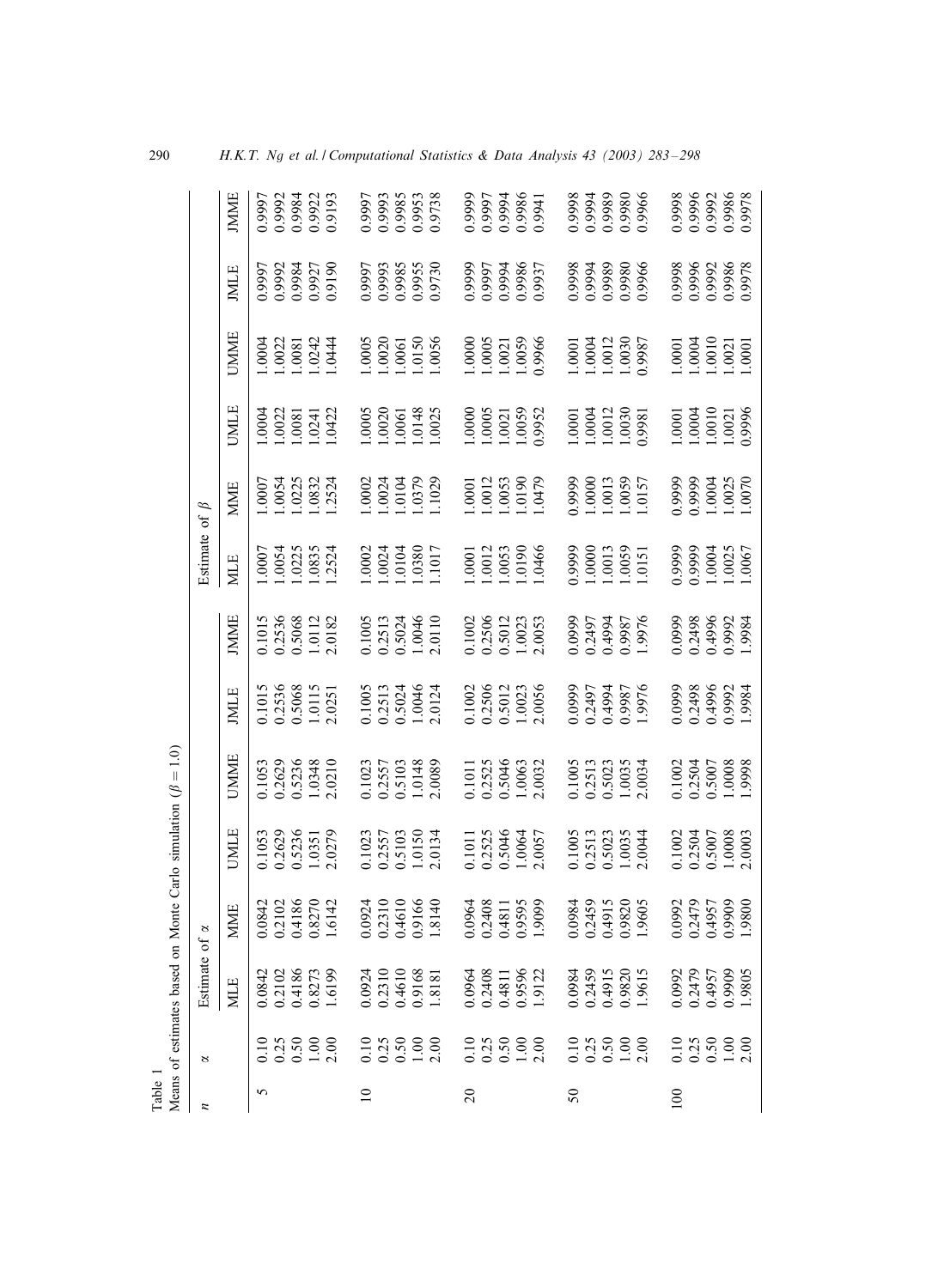<span id="page-8-0"></span>

| Table 2     |                                                                   | Standard deviations of esti                                                             |                                                                                         |                                                                               | mates based on Monte Carlo simulation ( $\beta = 1.0$ )                       |                                                                                         |                                                                               |                                                |                                                |                                                |                                                  |                                                |                                                                                  |
|-------------|-------------------------------------------------------------------|-----------------------------------------------------------------------------------------|-----------------------------------------------------------------------------------------|-------------------------------------------------------------------------------|-------------------------------------------------------------------------------|-----------------------------------------------------------------------------------------|-------------------------------------------------------------------------------|------------------------------------------------|------------------------------------------------|------------------------------------------------|--------------------------------------------------|------------------------------------------------|----------------------------------------------------------------------------------|
| z           | 2                                                                 | Estimate                                                                                | of $\alpha$                                                                             |                                                                               |                                                                               |                                                                                         |                                                                               | Estimate                                       | of $\beta$                                     |                                                |                                                  |                                                |                                                                                  |
|             |                                                                   | <b>MLE</b>                                                                              | <b>MME</b>                                                                              | JMLE                                                                          | <b>UMME</b>                                                                   | <b>MLE</b>                                                                              | <b>IMME</b>                                                                   | <b>MLE</b>                                     | <b>MME</b>                                     | <b>UMLE</b>                                    | <b>UMME</b>                                      | <b>IMLE</b>                                    | <b>IMME</b>                                                                      |
| 5           |                                                                   |                                                                                         | 0.0306                                                                                  |                                                                               | 0.0383                                                                        |                                                                                         |                                                                               |                                                |                                                |                                                | 0.0445                                           |                                                |                                                                                  |
|             |                                                                   |                                                                                         | 0.0764                                                                                  |                                                                               |                                                                               |                                                                                         |                                                                               |                                                |                                                |                                                |                                                  |                                                |                                                                                  |
|             |                                                                   |                                                                                         | 0.1524<br>0.3034                                                                        |                                                                               | 0.0957<br>0.1908<br>0.3800                                                    |                                                                                         |                                                                               |                                                |                                                |                                                |                                                  |                                                |                                                                                  |
|             | $\begin{array}{c} 10 \\ 0.25 \\ 0.50 \\ 0.10 \\ 1.00 \end{array}$ | $\begin{array}{c} 0.0306 \\ 0.0764 \\ 0.1524 \\ 0.3038 \\ 0.6202 \end{array}$           | 0.6131                                                                                  | 0.0383<br>0.0957<br>0.1908<br>0.3805<br>0.7764                                | 0.7678                                                                        | 0.0373<br>0.0935<br>0.1883<br>0.3858<br>0.8319                                          | $\begin{array}{c} 0.0373 \\ 0.0935 \\ 0.1883 \\ 0.3851 \\ 0.3851 \end{array}$ | 0.0449<br>0.1126<br>0.2263<br>0.4583<br>0.9511 | 0.0449<br>0.1126<br>0.2263<br>0.4583<br>0.9553 | 0.0445<br>0.1112<br>0.2216<br>0.4367<br>0.8657 | 0.1112<br>0.2216<br>0.4368<br>0.8684             | 0.0449<br>0.1120<br>0.2225<br>0.4464<br>1.0513 | 0.0449<br>0.1120<br>0.2223<br>0.4382<br>0.9397                                   |
| $\supseteq$ |                                                                   |                                                                                         |                                                                                         |                                                                               |                                                                               |                                                                                         |                                                                               |                                                |                                                |                                                |                                                  |                                                |                                                                                  |
|             | $0.10$<br>$0.30$<br>$0.50$<br>$0.30$<br>$0.30$                    | $\begin{array}{c} 0.0219 \\ 0.0547 \\ 0.1092 \\ 0.2185 \\ 0.2445 \end{array}$           | 0.0219<br>0.0547                                                                        | $0.0246$<br>$0.0616$<br>$0.1230$<br>$0.2459$<br>$0.5001$                      | 0.0246<br>0.0616<br>0.1230<br>0.2457<br>0.4961                                | 0.0239<br>0.0597<br>0.1200<br>0.2435<br>0.5060                                          | 0.0239<br>0.0597<br>0.1200<br>0.2434<br>0.5036                                | 0.0314<br>0.0782<br>0.1550<br>0.2979<br>0.5213 | 0.0314<br>0.0782<br>0.1550<br>0.2979<br>0.5261 | 0.0315<br>0.0784<br>0.1544<br>0.2912<br>0.4887 | 0.0315<br>0.0784<br>0.1544<br>0.2915<br>0.4939   | 0.0313<br>0.0780<br>0.1534<br>0.2904<br>0.5177 | $\begin{array}{c} 0.0313 \\ 0.0780 \\ 0.1533 \\ 0.2882 \\ 0.4874 \end{array}$    |
|             |                                                                   |                                                                                         | 0.1092                                                                                  |                                                                               |                                                                               |                                                                                         |                                                                               |                                                |                                                |                                                |                                                  |                                                |                                                                                  |
|             |                                                                   |                                                                                         | 0.2183<br>0.4410                                                                        |                                                                               |                                                                               |                                                                                         |                                                                               |                                                |                                                |                                                |                                                  |                                                |                                                                                  |
|             |                                                                   |                                                                                         |                                                                                         |                                                                               |                                                                               |                                                                                         |                                                                               |                                                |                                                |                                                |                                                  |                                                |                                                                                  |
| $\Omega$    |                                                                   |                                                                                         |                                                                                         |                                                                               |                                                                               |                                                                                         |                                                                               |                                                |                                                |                                                |                                                  |                                                |                                                                                  |
|             | $0.10$<br>$0.35$<br>$0.50$<br>$1.00$<br>$2.00$                    | 0.0155<br>0.0388<br>0.0776<br>0.1554<br>0.3139                                          | 0.0155<br>0.0388                                                                        | 0.0165<br>0.0414<br>0.0827                                                    | 0.0165<br>0.0414                                                              | 0.0162<br>0.0405<br>0.0812<br>0.1635<br>0.13323                                         | 0.0162<br>0.0405<br>0.0812<br>0.1635<br>0.3320                                | 0.0225<br>0.0560<br>0.1101                     | 0.0225<br>0.0560<br>0.1101                     | 0.0223<br>0.0554<br>0.1088<br>0.2020<br>0.3153 | 0.0223<br>0.0554<br>0.1088                       | 0.0225<br>0.0559<br>0.1095                     | 0.0225<br>0.0559<br>0.1095<br>0.2016<br>0.3156                                   |
|             |                                                                   |                                                                                         | 0.0776                                                                                  |                                                                               | 0.0827                                                                        |                                                                                         |                                                                               |                                                |                                                |                                                |                                                  |                                                |                                                                                  |
|             |                                                                   |                                                                                         | 0.1553                                                                                  | 0.1655                                                                        | 0.1654                                                                        |                                                                                         |                                                                               | 0.2053<br>0.3280                               | 0.2056<br>0.3340                               |                                                | 0.2022<br>0.3206                                 | 0.2019<br>0.3182                               |                                                                                  |
|             |                                                                   |                                                                                         | 0.3125                                                                                  | 0.3344                                                                        |                                                                               |                                                                                         |                                                                               |                                                |                                                |                                                |                                                  |                                                |                                                                                  |
| $50\,$      |                                                                   | 766110<br>166010<br>166010<br>166010                                                    | 0.0099                                                                                  |                                                                               |                                                                               |                                                                                         |                                                                               |                                                |                                                |                                                |                                                  |                                                |                                                                                  |
|             |                                                                   |                                                                                         | 0.0249<br>0.0497                                                                        |                                                                               |                                                                               |                                                                                         |                                                                               |                                                |                                                |                                                |                                                  |                                                |                                                                                  |
|             | $0.10$<br>$0.35$<br>$0.50$<br>$1.00$<br>$2.00$                    |                                                                                         |                                                                                         | $\begin{array}{c} 0.0102 \\ 0.0255 \\ 0.0509 \\ 0.1018 \end{array}$           | 0.0102<br>0.0255<br>0.0509<br>0.1018<br>0.1018                                | $\begin{array}{c} 0.0101 \\ 0.0253 \\ 0.0505 \\ 0.1014 \\ 0.1014 \\ 0.2037 \end{array}$ | $\begin{array}{c} 0.0101 \\ 0.0253 \\ 0.0505 \\ 0.1014 \\ 0.2037 \end{array}$ | 0.0142<br>0.0354<br>0.0693<br>0.1273<br>0.1935 | 0.0142<br>0.0354<br>0.0693<br>0.1275<br>0.1979 | 0.0140<br>0.0349<br>0.0684<br>0.1258<br>0.1904 | 0.0140<br>0.0349<br>0.0684<br>0.1258<br>0.1934   | 0.0142<br>0.0353<br>0.0691<br>0.1263<br>0.1901 | $\begin{array}{c} 0.0142 \\ 0.0353 \\ 0.0691 \\ 0.1264 \\ 0.1364 \\ \end{array}$ |
|             |                                                                   |                                                                                         | 0.0994                                                                                  |                                                                               |                                                                               |                                                                                         |                                                                               |                                                |                                                |                                                |                                                  |                                                |                                                                                  |
|             |                                                                   |                                                                                         | 0.1994                                                                                  | 0.2044                                                                        |                                                                               |                                                                                         |                                                                               |                                                |                                                |                                                |                                                  |                                                |                                                                                  |
| 100         |                                                                   |                                                                                         |                                                                                         |                                                                               |                                                                               |                                                                                         |                                                                               |                                                |                                                |                                                |                                                  |                                                |                                                                                  |
|             |                                                                   |                                                                                         |                                                                                         |                                                                               |                                                                               |                                                                                         |                                                                               |                                                |                                                |                                                |                                                  |                                                |                                                                                  |
|             |                                                                   |                                                                                         |                                                                                         |                                                                               |                                                                               |                                                                                         |                                                                               |                                                |                                                |                                                |                                                  |                                                |                                                                                  |
|             | $\begin{array}{c} 10 \\ 0.25 \\ 0.50 \\ 0.10 \\ 1.0 \end{array}$  | $\begin{array}{c} 0.0070 \\ 0.0176 \\ 0.0351 \\ 0.0702 \\ 0.0702 \\ 0.1407 \end{array}$ | $\begin{array}{c} 0.0070 \\ 0.0176 \\ 0.0351 \\ 0.0702 \\ 0.0702 \\ 0.1406 \end{array}$ | $\begin{array}{c} 0.0072 \\ 0.0180 \\ 0.0360 \\ 0.0720 \\ 0.0743 \end{array}$ | $\begin{array}{c} 0.0072 \\ 0.0180 \\ 0.0360 \\ 0.0720 \\ 0.0720 \end{array}$ | $\begin{array}{c} 0.0071 \\ 1.0177 \\ 0.0354 \\ 0.0709 \\ 0.01421 \end{array}$          | 0.0071<br>0.0177<br>0.0354<br>0.0709<br>0.1421                                | 0.0100<br>0.0249<br>0.0487<br>0.0890<br>0.0341 | 0.0100<br>0.0249<br>0.0487<br>0.0891<br>0.1366 | 0.0099<br>0.0246<br>0.0480<br>0.0880<br>0.1323 | $0.0099$<br>0.0246<br>0.0480<br>0.0880<br>0.1344 | 0.0100<br>0.0249<br>0.0486<br>0.0887<br>0.1330 |                                                                                  |
|             |                                                                   |                                                                                         |                                                                                         |                                                                               |                                                                               |                                                                                         |                                                                               |                                                |                                                |                                                |                                                  |                                                |                                                                                  |

*H.K.T. Ng et al. / Computational Statistics & Data Analysis 43 (2003) 283 – 298* 291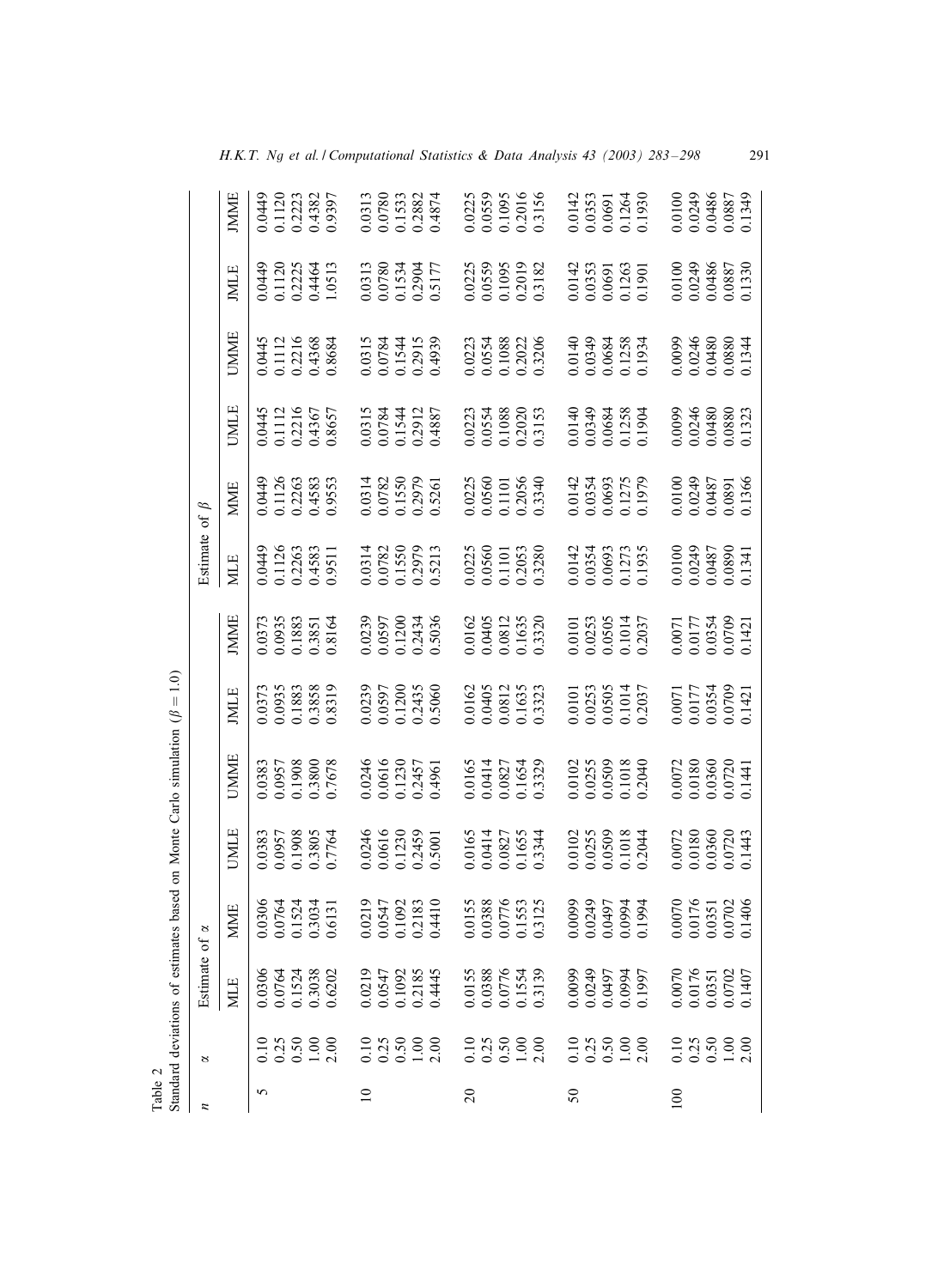and

$$
\left[\hat{\alpha}^* \left(\sqrt{\frac{n}{2}} \frac{z_{\gamma/2}}{(n-1)} + 1\right)^{-1}, \hat{\alpha}^* \left(\sqrt{\frac{n}{2}} \frac{z_{1-\gamma/2}}{(n-1)} + 1\right)^{-1}\right],
$$
\n
$$
\left[\hat{\beta}^* \left(\sqrt{\frac{n}{h_1(\hat{\alpha})}} \frac{4z_{\gamma/2}}{(4n+\hat{\alpha}^2)} + 1\right)^{-1}, \hat{\beta}^* \left(\sqrt{\frac{n}{h_1(\hat{\alpha})}} \frac{4z_{1-\gamma/2}}{(4n+\hat{\alpha}^2)} + 1\right)^{-1}\right],
$$

where  $h_1(x)=0.25 + x^{-2} + I(x)$  and  $z_p$  is the 100 pth percentile of the standard normal distribution. Similarly, the 100(1 –  $\gamma$ )% confidence intervals for  $\alpha$  and  $\beta$  based on the MMEs and UMMEs are given by

$$
\left[\tilde{\alpha}\left(\frac{z_{\gamma/2}}{\sqrt{2n}}+1\right)^{-1}, \tilde{\alpha}\left(\frac{z_{1-\gamma/2}}{\sqrt{2n}}+1\right)^{-1}\right],
$$
\n
$$
\left[\tilde{\beta}\left(\frac{z_{\gamma/2}}{\sqrt{nh_2(\tilde{\alpha})}}+1\right)^{-1}, \tilde{\beta}\left(\frac{z_{1-\gamma/2}}{\sqrt{nh_2(\tilde{\alpha})}}+1\right)^{-1}\right],
$$

and

$$
\left[\tilde{\alpha}^* \left(\sqrt{\frac{n}{2}} \frac{z_{\gamma/2}}{(n-1)} + 1\right)^{-1}, \tilde{\alpha}^* \left(\sqrt{\frac{n}{2}} \frac{z_{1-\gamma/2}}{(n-1)} + 1\right)^{-1}\right],
$$
  

$$
\left[\tilde{\beta}^* \left(\sqrt{\frac{n}{h_2(\tilde{\alpha})}} \frac{4z_{\gamma/2}}{(4n+\tilde{\alpha}^2)} + 1\right)^{-1}, \tilde{\beta}^* \left(\sqrt{\frac{n}{h_2(\tilde{\alpha})}} \frac{4z_{1-\gamma/2}}{(4n+\tilde{\alpha}^2)} + 1\right)^{-1}\right],
$$

where

$$
h_2(x) = \frac{1 + \frac{3}{4}x^2}{(1 + \frac{1}{2}x^2)^2}.
$$

These results are reported in Tables [3](#page-10-0) and [4,](#page-11-0) respectively.

From the simulation results, it is clear that the performance of the MLEs and MMEs are almost identical for different sample sizes and if the shape parameter  $\alpha$  is not too large. The average estimates of the MLEs and MMEs and their standard deviations coincide upto four decimal places if  $\alpha$  is less than 0.5. It is also evident from these results that the MLEs and the MMEs are both highly biased if n is small and  $\alpha$  is large. The bias reduction method works very well in this case for both the parameters even for small samples; but as expected, it increases the corresponding standard deviation of the estimators. The performance of the JMLE and JMME are almost identical at least for small values of  $\alpha$ , and they perform better than UMLE and UMME in terms of bias. However, JMLE and JMME possess larger standard deviations than UMLE and UMME. In addition, UMLE and UMME also are computationally simpler while the jackknifed estimators will demand considerably high computational time in case of large sample sizes.

The asymptotic confidence intervals do not work very well when the sample size is very small as the coverage probabilities are much lower than the corresponding nominal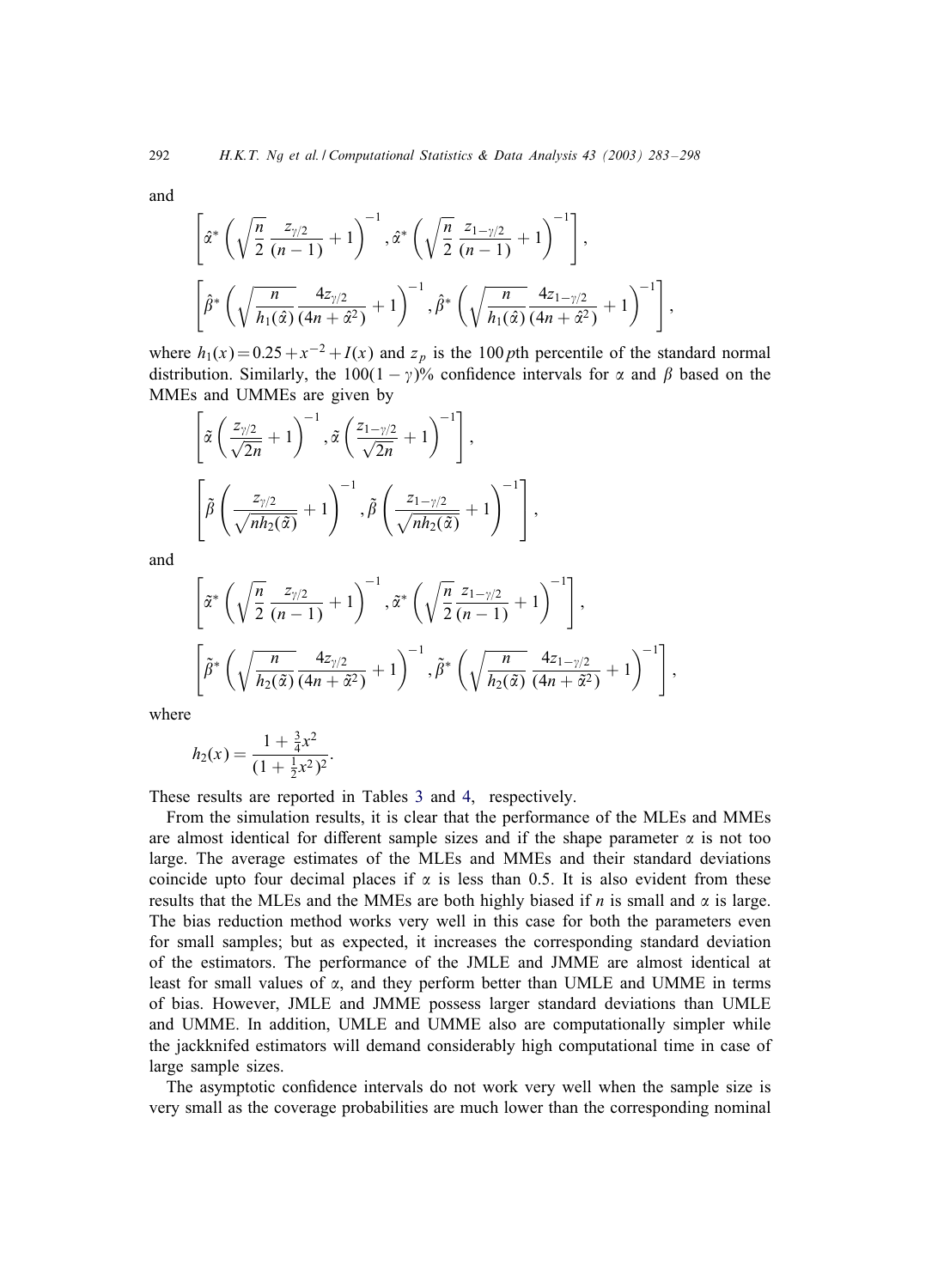| $\boldsymbol{n}$ | $\alpha$ |            | Probability coverages for $\alpha$ |             |             |            | Probability coverages for $\beta$ |             |             |
|------------------|----------|------------|------------------------------------|-------------|-------------|------------|-----------------------------------|-------------|-------------|
|                  |          | <b>MLE</b> | <b>MME</b>                         | <b>UMLE</b> | <b>UMME</b> | <b>MLE</b> | <b>MME</b>                        | <b>UMLE</b> | <b>UMME</b> |
| 5                | 0.10     | 86.25      | 86.25                              | 91.12       | 91.12       | 78.57      | 78.57                             | 86.11       | 86.11       |
|                  | 0.25     | 86.25      | 86.25                              | 91.14       | 91.14       | 78.45      | 78.45                             | 86.03       | 86.03       |
|                  | 0.50     | 86.15      | 86.15                              | 91.32       | 91.32       | 78.33      | 78.36                             | 85.64       | 85.64       |
|                  | 1.00     | 85.57      | 85.58                              | 91.45       | 91.49       | 78.20      | 78.16                             | 84.25       | 84.32       |
|                  | 2.00     | 83.53      | 83.72                              | 91.02       | 91.41       | 77.40      | 77.57                             | 80.52       | 81.74       |
| 10               | 0.10     | 88.69      | 88.69                              | 90.43       | 90.43       | 84.91      | 84.91                             | 88.14       | 88.14       |
|                  | 0.25     | 88.73      | 88.73                              | 90.45       | 90.45       | 85.00      | 85.00                             | 88.13       | 88.13       |
|                  | 0.50     | 88.72      | 88.72                              | 90.56       | 90.56       | 84.78      | 84.76                             | 88.05       | 88.03       |
|                  | 1.00     | 88.35      | 88.36                              | 90.73       | 90.75       | 84.72      | 84.87                             | 87.30       | 87.38       |
|                  | 2.00     | 87.53      | 87.70                              | 90.13       | 90.34       | 83.96      | 84.35                             | 85.39       | 85.99       |
| 20               | 0.10     | 89.87      | 89.87                              | 90.31       | 90.31       | 87.09      | 87.09                             | 89.29       | 89.29       |
|                  | 0.25     | 89.89      | 89.89                              | 90.32       | 90.32       | 87.09      | 87.09                             | 89.27       | 89.27       |
|                  | 0.50     | 89.83      | 89.83                              | 90.39       | 90.39       | 87.14      | 87.18                             | 89.07       | 89.08       |
|                  | 1.00     | 89.62      | 89.64                              | 90.42       | 90.45       | 86.97      | 87.03                             | 88.75       | 88.73       |
|                  | 2.00     | 89.16      | 89.21                              | 89.97       | 90.18       | 86.66      | 86.74                             | 87.63       | 88.22       |
| 50               | 0.10     | 89.33      | 89.33                              | 90.14       | 90.14       | 88.58      | 88.58                             | 89.96       | 89.96       |
|                  | 0.25     | 89.33      | 89.33                              | 90.14       | 90.14       | 88.66      | 88.66                             | 89.84       | 89.84       |
|                  | 0.50     | 89.28      | 89.28                              | 90.19       | 90.19       | 88.78      | 88.79                             | 89.72       | 89.68       |
|                  | 1.00     | 89.25      | 89.24                              | 90.11       | 90.11       | 88.67      | 88.80                             | 89.41       | 89.56       |
|                  | 2.00     | 89.04      | 89.10                              | 89.93       | 89.98       | 88.18      | 88.53                             | 88.81       | 89.24       |
| 100              | 0.10     | 90.05      | 90.05                              | 89.65       | 89.65       | 89.43      | 89.43                             | 90.54       | 90.54       |
|                  | 0.25     | 90.06      | 90.06                              | 89.67       | 89.67       | 89.45      | 89.44                             | 90.51       | 90.52       |
|                  | 0.50     | 90.04      | 90.04                              | 89.64       | 89.64       | 89.36      | 89.38                             | 90.43       | 90.47       |
|                  | 1.00     | 90.03      | 90.03                              | 89.64       | 89.64       | 89.21      | 89.40                             | 90.11       | 90.26       |
|                  | 2.00     | 89.96      | 89.98                              | 89.69       | 89.70       | 88.95      | 89.33                             | 89.46       | 90.01       |

Probability coverages of 90% confidence intervals based on Monte Carlo simulation ( $\beta = 1.0$ )

levels. But for sample sizes 20 or more, the performances are quite satisfactory for confidence intervals for both  $\alpha$  and  $\beta$ . The bias reduction technique definitely helps to improve the coverage probabilities in both cases to a certain extent.

## 8. Illustrative examples

<span id="page-10-0"></span>Table 3

Practical application of the above estimators is illustrated here with two examples with one involving a large sample and the other with a small sample.

Example 1. The data set is given by [Birnbaum and Saunders \(1969b\)](#page-15-0) on the fatigue life of 6061-T6 aluminum coupons cut parallel to the direction of rolling and oscillated at 18 cycles per second (cps). The data set consists of 101 observations with maximum stress per cycle 31; 000 psi. The data are presented in Table [5.](#page-11-0)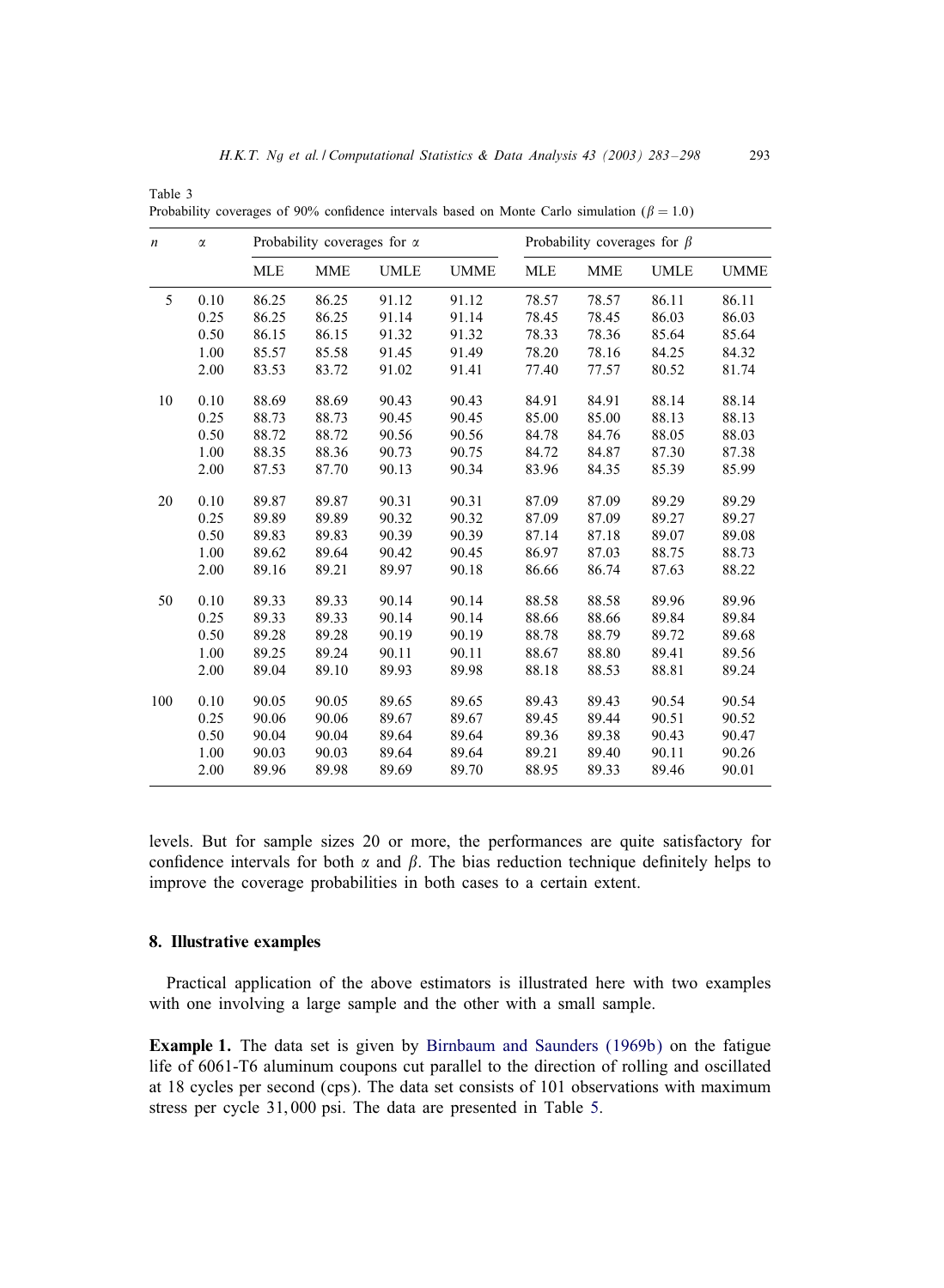| $\boldsymbol{n}$ | $\alpha$ |            | Probability coverages for $\alpha$ |             |             |            | Probability coverages for $\beta$ |             |             |
|------------------|----------|------------|------------------------------------|-------------|-------------|------------|-----------------------------------|-------------|-------------|
|                  |          | <b>MLE</b> | <b>MME</b>                         | <b>UMLE</b> | <b>UMME</b> | <b>MLE</b> | <b>MME</b>                        | <b>UMLE</b> | <b>UMME</b> |
| 5                | 0.10     | 93.86      | 93.86                              | 95.60       | 95.60       | 84.89      | 84.89                             | 90.56       | 90.56       |
|                  | 0.25     | 93.87      | 93.87                              | 95.68       | 95.68       | 84.75      | 84.75                             | 90.43       | 90.43       |
|                  | 0.50     | 93.79      | 93.79                              | 95.70       | 95.70       | 84.38      | 84.38                             | 89.81       | 89.81       |
|                  | 1.00     | 93.65      | 93.67                              | 95.94       | 96.05       | 83.37      | 83.34                             | 88.48       | 88.51       |
|                  | 2.00     | 92.24      | 92.38                              | 95.91       | 96.10       | 81.54      | 81.89                             | 86.15       | 86.63       |
| 10               | 0.10     | 94.46      | 94.46                              | 95.43       | 95.43       | 90.33      | 90.33                             | 93.15       | 93.15       |
|                  | 0.25     | 94.46      | 94.46                              | 95.46       | 95.46       | 90.36      | 90.36                             | 93.17       | 93.17       |
|                  | 0.50     | 94.46      | 94.46                              | 95.50       | 95.50       | 90.25      | 90.27                             | 92.79       | 92.80       |
|                  | 1.00     | 94.25      | 94.25                              | 95.45       | 95.50       | 89.60      | 89.72                             | 92.09       | 92.12       |
|                  | 2.00     | 93.45      | 93.56                              | 95.17       | 95.34       | 88.49      | 88.68                             | 90.54       | 90.99       |
| 20               | 0.10     | 95.19      | 95.19                              | 95.32       | 95.32       | 92.90      | 92.90                             | 94.12       | 94.12       |
|                  | 0.25     | 95.17      | 95.17                              | 95.34       | 95.34       | 92.78      | 92.78                             | 94.16       | 94.15       |
|                  | 0.50     | 95.16      | 95.16                              | 95.41       | 95.41       | 92.59      | 92.55                             | 94.23       | 94.21       |
|                  | 1.00     | 95.06      | 95.07                              | 95.41       | 95.42       | 92.32      | 92.36                             | 93.68       | 93.71       |
|                  | 2.00     | 94.73      | 94.80                              | 95.17       | 95.26       | 91.44      | 91.73                             | 92.69       | 93.02       |
| 50               | 0.10     | 94.72      | 94.72                              | 95.08       | 95.08       | 93.81      | 93.81                             | 94.65       | 94.65       |
|                  | 0.25     | 94.70      | 94.70                              | 95.07       | 95.07       | 93.82      | 93.82                             | 94.61       | 94.61       |
|                  | 0.50     | 94.72      | 94.72                              | 95.04       | 95.04       | 93.77      | 93.80                             | 94.57       | 94.54       |
|                  | 1.00     | 94.59      | 94.59                              | 95.04       | 95.05       | 93.56      | 93.63                             | 94.20       | 94.26       |
|                  | 2.00     | 94.45      | 94.47                              | 94.98       | 95.03       | 93.35      | 93.33                             | 93.88       | 93.88       |
| 100              | 0.10     | 95.00      | 95.00                              | 94.70       | 94.70       | 94.44      | 94.44                             | 95.01       | 95.01       |
|                  | 0.25     | 94.99      | 94.99                              | 94.71       | 94.71       | 94.46      | 94.46                             | 94.93       | 94.94       |
|                  | 0.50     | 94.98      | 94.98                              | 94.71       | 94.71       | 94.44      | 94.42                             | 95.02       | 95.00       |
|                  | 1.00     | 94.96      | 94.96                              | 94.73       | 94.73       | 94.46      | 94.40                             | 94.70       | 94.85       |
|                  | 2.00     | 94.94      | 94.95                              | 94.71       | 94.73       | 94.21      | 94.39                             | 94.27       | 94.67       |

Probability coverages of 95% confidence intervals based on Monte Carlo simulation ( $\beta = 1.0$ )

<span id="page-11-0"></span>Table 4

Table 5 Fatigue lifetime data presented by [Birnbaum and Saunders \(1969b\)](#page-15-0)

| 70      | -90     | 96 —  | 97                      |  |  |                                     | 99 100 103 104 104 105 107                  |     | 108 108 108                                     | 109   |
|---------|---------|-------|-------------------------|--|--|-------------------------------------|---------------------------------------------|-----|-------------------------------------------------|-------|
|         | 109 112 |       |                         |  |  |                                     | 112 113 114 114 114 116 119 120 120 120     | 121 | - 121                                           | - 123 |
|         | 124 124 | - 124 |                         |  |  |                                     |                                             |     | 124 124 128 128 129 129 130 130 130 131 131 131 |       |
| 131 131 |         |       |                         |  |  | 132 132 132 133 134 134 134 134 134 |                                             |     | 136 136 137 138                                 |       |
|         | 138 138 |       |                         |  |  |                                     | 139 139 141 141 142 142 142 142 142 142     |     | 144 144 145                                     |       |
|         | 146 148 |       |                         |  |  |                                     | 148 149 151 151 152 155 156 157 157 157 157 |     | 158 159                                         |       |
|         | 162 163 |       | 163 164 166 166 168 170 |  |  | 174 196 212                         |                                             |     |                                                 |       |
|         |         |       |                         |  |  |                                     |                                             |     |                                                 |       |

In summary, we have in this case  $n=101$ ,  $s=133.73267$ , and  $r=129.93321$ . For this example, the point estimates of  $\alpha$  and  $\beta$  obtained by all the methods are summarized in Table [6.](#page-12-0)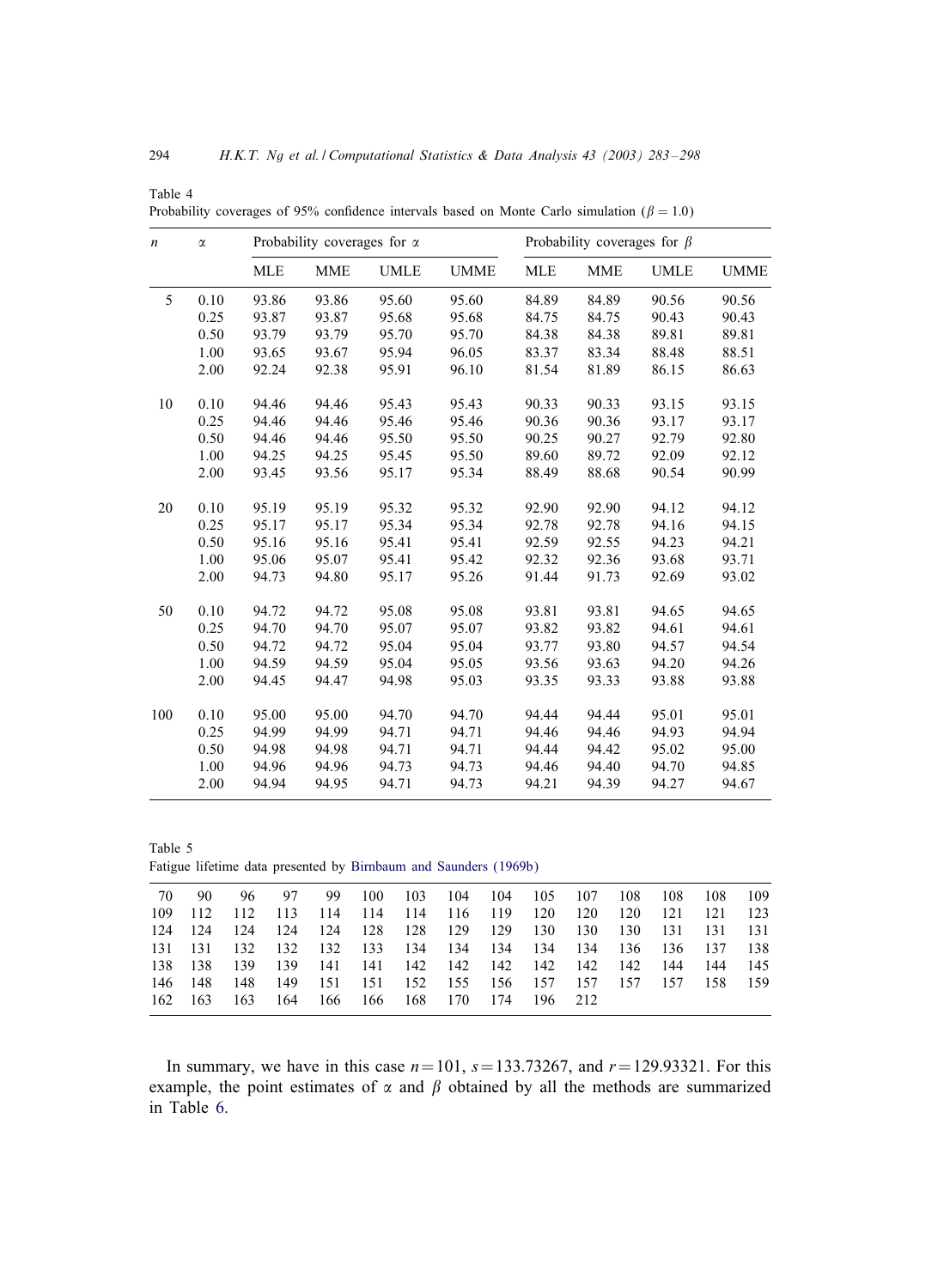| Estimator   | α        | B          |
|-------------|----------|------------|
| <b>MLE</b>  | 0.170385 | 131.818792 |
| <b>MME</b>  | 0.170385 | 131.819255 |
| <b>UMLE</b> | 0.172089 | 131.809130 |
| <b>UMME</b> | 0.172089 | 131.809593 |
| <b>JMLE</b> | 0.172006 | 131.798227 |
| <b>JMME</b> | 0.172006 | 131.798661 |

Point estimates of  $\alpha$  and  $\beta$  for Example [1](#page-10-0)

<span id="page-12-0"></span>Table 6

Table 7 Standard deviations of estimates and interval estimates of  $\alpha$  and  $\beta$  for Example [1](#page-10-0)

| Estimator $\alpha$ |    |        |        |     |                                                                                                       |        |
|--------------------|----|--------|--------|-----|-------------------------------------------------------------------------------------------------------|--------|
|                    | SD | 90% CI | 95% CI | SD. | 90% CI                                                                                                | 95% CI |
| MLE                |    |        |        |     | $0.0120$ $(0.1527, 0.1927)$ $(0.1497, 0.1976)$ $2.2267$ $(128.2552, 135.5861)$ $(127.5944, 136.3325)$ |        |
| <b>MME</b>         |    |        |        |     | 0.0120 (0.1527,0.1927) (0.1497,0.1976) 2.2267 (128.2556,135.5866) (127.5948,136.3330)                 |        |
| <b>UMLE</b>        |    |        |        |     | $0.0122$ $(0.1541, 0.1949)$ $(0.1511, 0.1999)$ $2.2487$ $(128.2116, 135.6143)$ $(127.5448, 136.3685)$ |        |
| UMME               |    |        |        |     | 0.0122 (0.1541,0.1949) (0.1511,0.1999) 2.2487 (128.2121,135.6148) (127.5452,136.3690)                 |        |

Table 8 Fatigue lifetime data presented by [McCool \(1974\)](#page-15-0)

| 152.7 | 172.0 | 172.5 | 173.3 | 193.0 |
|-------|-------|-------|-------|-------|
| 204.7 | 216.5 | 234.9 | 262.6 | 422.6 |

From Eqs. [\(10\)](#page-3-0), [\(13\)](#page-4-0), [\(16\)](#page-5-0) and [\(17\)](#page-5-0), the asymptotic variance of the estimators can be readily obtained, and also the confidence intervals for  $\alpha$  and  $\beta$  based on the MLEs, MMEs, UMLEs and UMMEs can be readily constructed using the asymptotic normality. The results so obtained are presented in Table 7.

Example 2. This example is from [McCool \(1974\)](#page-15-0) on the fatigue life in hours of 10 bearings of a certain type. These data were used as an illustrative example for the three-parameter Weibull distribution by [Cohen et al. \(1984\).](#page-15-0) The data are presented in Table 8.

In this case, we find  $n = 10$ ,  $s = 220.48$  and  $r = 203.8853$ . The point estimates and interval estimates obtained from this data are summarized in Tables [9](#page-13-0) and [10,](#page-13-0) respectively.

It is heartening to observe in both these examples that the MMEs are very nearly the same as the MLEs and also the corresponding confidence intervals. Also, while the unbiased estimators correct for the bias, they do result in a larger standard deviation.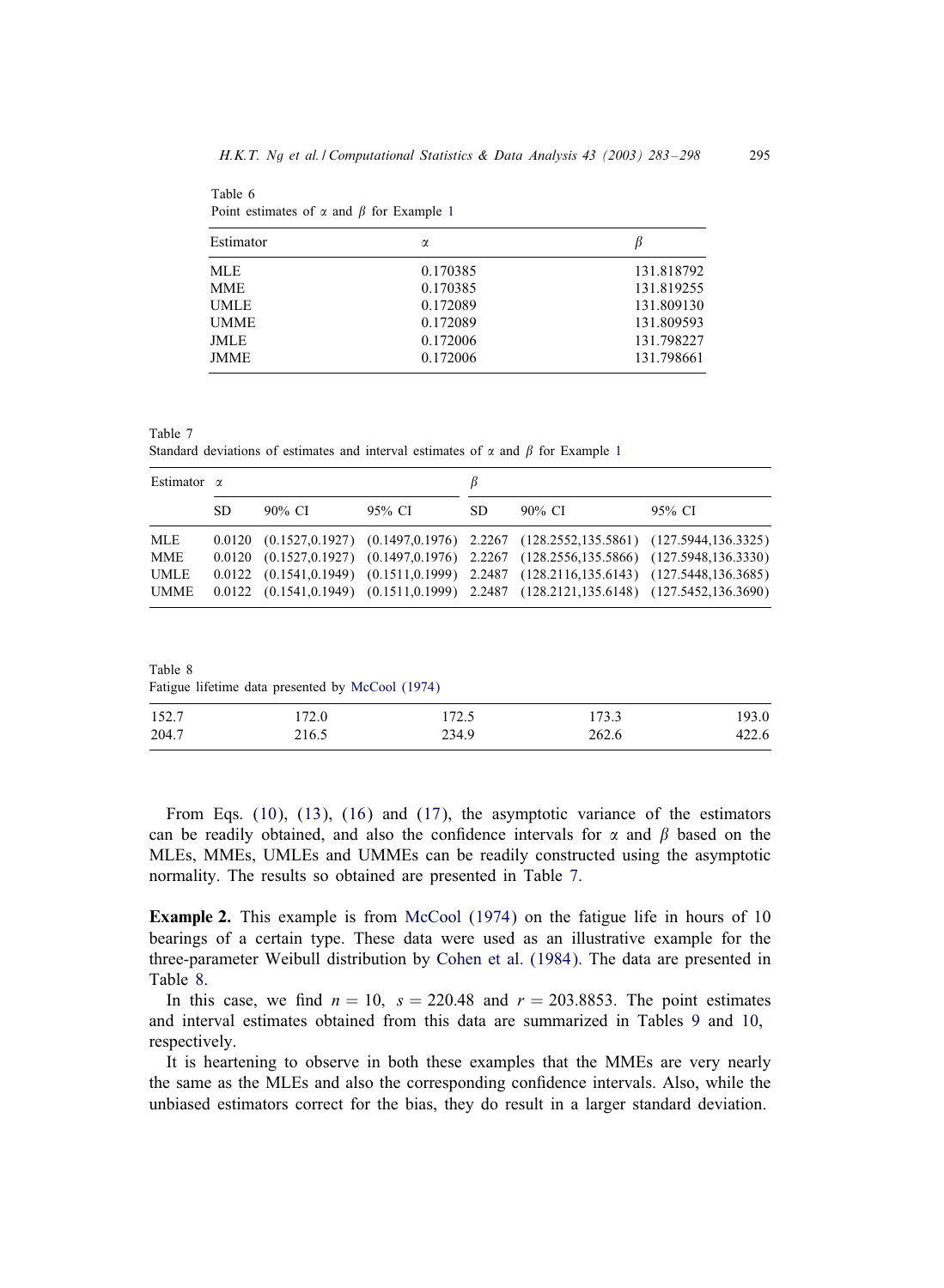| Estimator   | $\alpha$ |            |
|-------------|----------|------------|
| MLE.        | 0.282489 | 212.049084 |
| <b>MME</b>  | 0.282489 | 212.020378 |
| <b>UMLE</b> | 0.313877 | 211.528097 |
| <b>UMME</b> | 0.313877 | 211.499462 |
| <b>JMLE</b> | 0.323068 | 211.470377 |
| <b>JMME</b> | 0.323068 | 211.446452 |

|  | Point estimates of $\alpha$ and $\beta$ for Example 2 |  |  |  |  |  |  |  |
|--|-------------------------------------------------------|--|--|--|--|--|--|--|
|--|-------------------------------------------------------|--|--|--|--|--|--|--|

Table 10

Standard deviations of estimates and interval estimates of  $\alpha$  and  $\beta$  for Example [2](#page-12-0)

| Estimator $\alpha$ |     |        |        |     |                                                                                                        |        |
|--------------------|-----|--------|--------|-----|--------------------------------------------------------------------------------------------------------|--------|
|                    | SD. | 90% CI | 95% CI | SD. | 90% CI                                                                                                 | 95% CI |
| MLE                |     |        |        |     | $0.0632$ $(0.2065, 0.4468)$ $(0.1964, 0.5029)$ $18.7527$ $(185.1207, 248.1452)$ $(180.7241, 256.5101)$ |        |
| <b>MME</b>         |     |        |        |     | $0.0632$ $(0.2065, 0.4468)$ $(0.1964, 0.5029)$ 18.7504 $(185.0954, 248.1121)$ $(180.6993, 256.4760)$   |        |
| UMLE               |     |        |        |     | 0.0780 (0.2228,0.5308) (0.2111,0.6118) 20.7356 (182.2191,252.0726) (177.5074,261.6814)                 |        |
| UMME               |     |        |        |     | 0.0780 (0.2228,0.5308) (0.2111,0.6118) 20.7332 (182.1940,252.0394) (177.4828,261.6472)                 |        |

### 9. Concluding remarks

<span id="page-13-0"></span>Table 9

Since the maximum likelihood estimators and the modified moment estimators behave very similarly in almost all cases considered, we recommend the use of the modified moment estimators because they are explicit estimators and are very easy to compute. Although jackknife estimators also work very well, they cannot be recommended for large sample sizes. If the sample size is very small (say, less than 10), then bias corrected modified moment estimators or bias corrected jackknife estimators should be used as in this case the original estimators can be highly biased. The asymptotic confidence intervals behave very well for large sample sizes (at least 20), but not for small sample sizes. In the latter case, one may rely on simulated percentage points rather than on the asymptotic normality.

#### Appendix. Derivation of the asymptotic distribution of the modied moment estimators

Let  $T, T_1, \ldots, T_n$  be independent and identically distributed Birnbaum–Saunders random variables with density function as in  $(2)$ . Let us define the random variables

$$
S = \frac{1}{n} \sum_{i=1}^{n} T_i \quad \text{and} \quad R = \left[ \frac{1}{n} \sum_{i=1}^{n} T_i^{-1} \right]^{-1}
$$

From the strong law of large numbers, it is known that S and  $R^{-1}$  converge almost surely to  $E(T)$  and  $E(T^{-1})$ , respectively. Also from the central limit theorem, we

: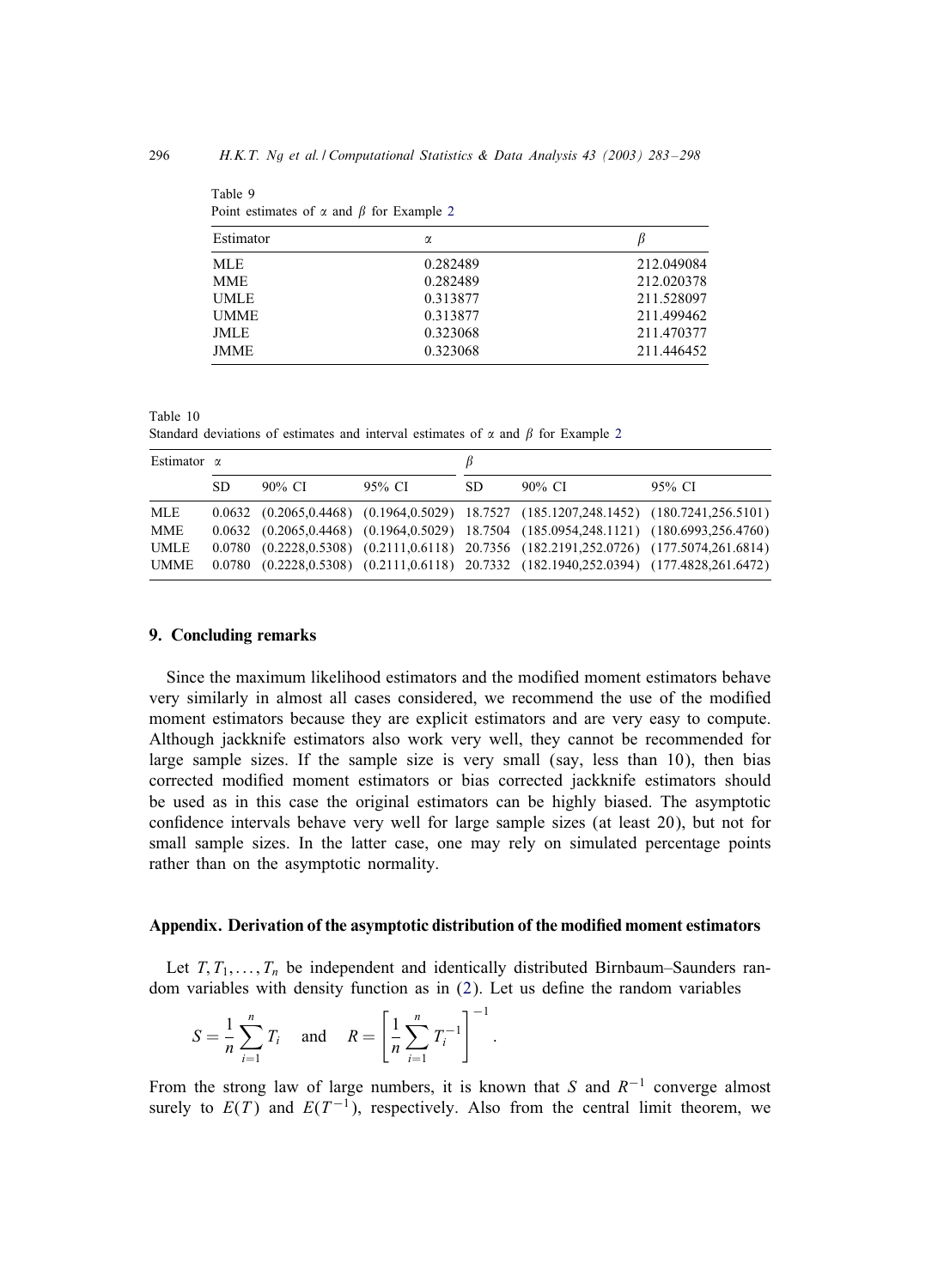readily observe that S and  $R^{-1}$  are asymptotically normally distributed; furthermore, any linear combination of the form

$$
aS + bR^{-1} = \frac{1}{n} \sum_{i=1}^{n} [aT_i + bT_i^{-1}]
$$

is also asymptotically normally distributed for all a and b. Therefore,  $(S \ R^{-1})'$  is asymptotically distributed as bivariate normal. Specially, we have

$$
\sqrt{n}\begin{pmatrix} S-E(T) \\ R^{-1}-E(T^{-1}) \end{pmatrix} \sim N\left[\begin{pmatrix} 0 \\ 0 \end{pmatrix}, \Sigma\right],
$$

where

$$
\Sigma = \begin{pmatrix} \sigma_{11} & \sigma_{12} \\ \sigma_{21} & \sigma_{22} \end{pmatrix},
$$
  
\n
$$
\sigma_{11} = Var(T) = (\alpha \beta)^2 (1 + \frac{5}{4} \alpha^2),
$$
  
\n
$$
\sigma_{12} = \sigma_{21} = Cov(T, T^{-1}) = E(1) - E(T)E(T^{-1}) = 1 - (1 + \frac{1}{2} \alpha^2)^2,
$$
  
\n
$$
\sigma_{22} = Var(T^{-1}) = \alpha^2 \beta^{-2} (1 + \frac{5}{4} \alpha^2).
$$

We now need to find the asymptotic joint distribution of

$$
\begin{pmatrix} \tilde{\alpha} \\ \tilde{\beta} \end{pmatrix} = \begin{bmatrix} f_1(S,R) \\ f_2(S,R) \end{bmatrix},
$$

where

$$
f_1(x, y) = \left\{ 2 \left[ \left( \frac{x}{y} \right)^{1/2} - 1 \right] \right\}^{1/2}
$$

and

$$
f_2(x, y) = (xy)^{1/2}.
$$

By using the Taylor series expansion, we obtain

$$
\sqrt{n}\begin{pmatrix} \tilde{\alpha} - \alpha \\ \tilde{\beta} - \beta \end{pmatrix} \sim N\left[\begin{pmatrix} 0 \\ 0 \end{pmatrix}, \tilde{\Sigma}\right],
$$

where

$$
\tilde{\Sigma} = \begin{pmatrix}\n\frac{\partial f_1}{\partial x} & \frac{\partial f_1}{\partial y} \\
\frac{\partial f_2}{\partial x} & \frac{\partial f_2}{\partial y}\n\end{pmatrix} \Sigma \begin{pmatrix}\n\frac{\partial f_1}{\partial x} & \frac{\partial f_1}{\partial y} \\
\frac{\partial f_2}{\partial x} & \frac{\partial f_2}{\partial y}\n\end{pmatrix}^T_{x=E(T), y=E(T^{-1})}
$$
\n
$$
= \begin{bmatrix}\n\frac{\alpha^2}{2} & 0 \\
0 & (\alpha \beta)^2 \left(\frac{1 + \frac{3}{4}\alpha^2}{(1 + \frac{1}{2}\alpha^2)^2}\right)\n\end{bmatrix}.
$$